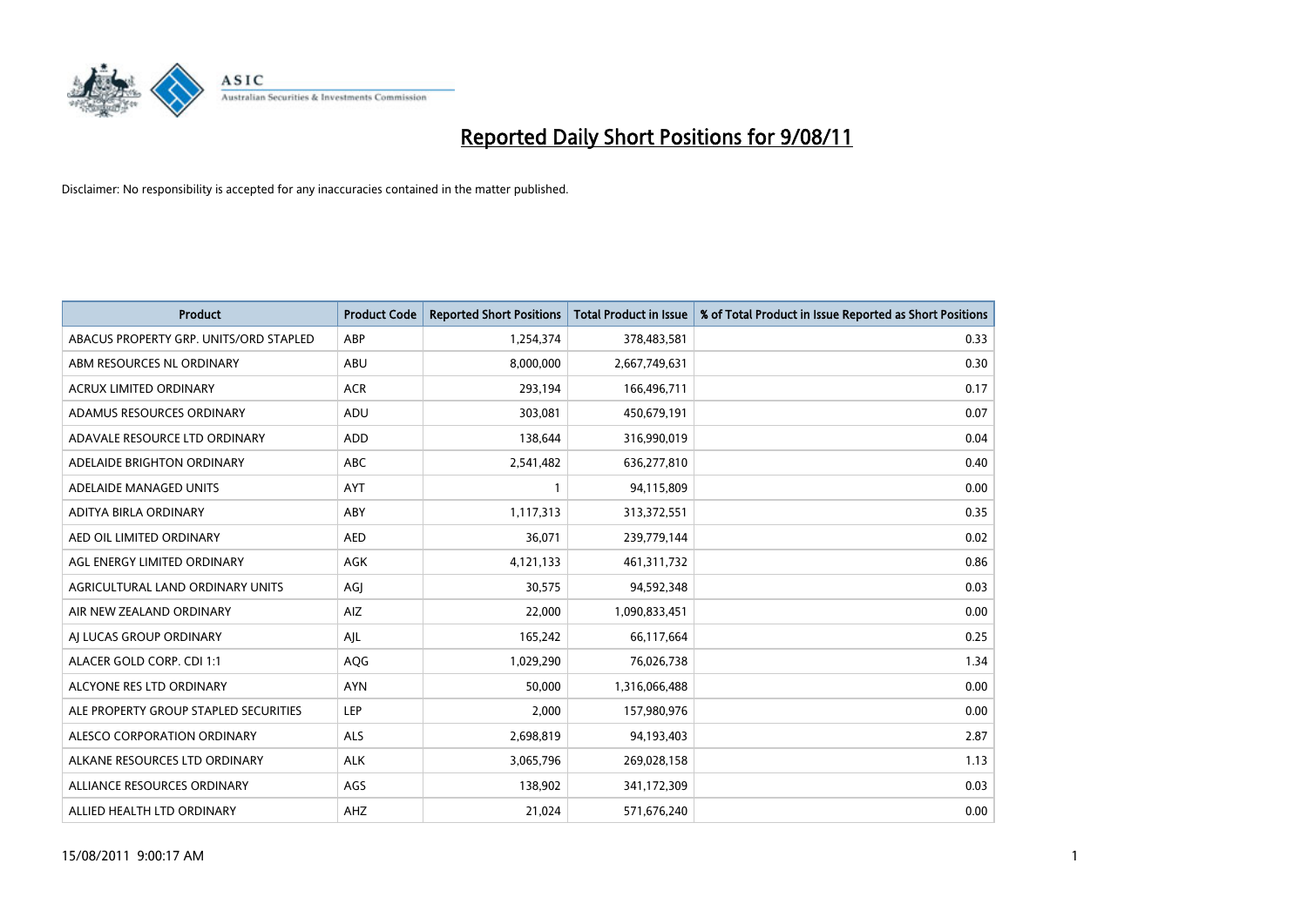

| <b>Product</b>                          | <b>Product Code</b> | <b>Reported Short Positions</b> | <b>Total Product in Issue</b> | % of Total Product in Issue Reported as Short Positions |
|-----------------------------------------|---------------------|---------------------------------|-------------------------------|---------------------------------------------------------|
| ALTONA MINING LTD ORDINARY              | <b>AOH</b>          | 600,001                         | 518,687,704                   | 0.12                                                    |
| ALUMINA LIMITED ORDINARY                | <b>AWC</b>          | 28,623,218                      | 2,440,196,187                 | 1.15                                                    |
| AMADEUS ENERGY ORDINARY                 | AMU                 | 604.000                         | 292,649,644                   | 0.21                                                    |
| AMALGAMATED HOLDINGS ORDINARY           | <b>AHD</b>          | 3,004                           | 157,471,848                   | 0.00                                                    |
| AMCOR LIMITED ORDINARY                  | <b>AMC</b>          | 7,414,388                       | 1,227,469,819                 | 0.60                                                    |
| AMP LIMITED ORDINARY                    | AMP                 | 7,229,392                       | 2,811,693,913                 | 0.26                                                    |
| AMPELLA MINING ORDINARY                 | <b>AMX</b>          | 836.851                         | 204,985,108                   | 0.42                                                    |
| ANSELL LIMITED ORDINARY                 | <b>ANN</b>          | 3,405,749                       | 133,011,550                   | 2.54                                                    |
| ANTARES ENERGY LTD ORDINARY             | <b>AZZ</b>          | 46,311                          | 268,479,139                   | 0.02                                                    |
| ANZ BANKING GRP LTD ORDINARY            | ANZ                 | 8,682,868                       | 2,628,882,899                 | 0.32                                                    |
| APA GROUP STAPLED SECURITIES            | <b>APA</b>          | 10,937,391                      | 634,116,029                   | 1.73                                                    |
| APEX MINERALS NL ORDINARY               | <b>AXM</b>          | 885,146                         | 5,550,243,713                 | 0.02                                                    |
| APN EUROPEAN RETAIL UNITS STAPLED SEC.  | <b>AEZ</b>          | 11,832                          | 544,910,660                   | 0.00                                                    |
| APN NEWS & MEDIA ORDINARY               | <b>APN</b>          | 26,638,123                      | 618,568,292                   | 4.29                                                    |
| AQUARIUS PLATINUM. ORDINARY             | <b>AOP</b>          | 4,432,731                       | 470,167,206                   | 0.95                                                    |
| AQUILA RESOURCES ORDINARY               | <b>AQA</b>          | 5,562,188                       | 374,368,499                   | 1.46                                                    |
| ARAFURA RESOURCE LTD ORDINARY           | <b>ARU</b>          | 6,143,315                       | 367,980,342                   | 1.65                                                    |
| ARB CORPORATION ORDINARY                | <b>ARP</b>          | 14,281                          | 72,481,302                    | 0.01                                                    |
| ARDENT LEISURE GROUP STAPLED SECURITIES | AAD                 | 637,579                         | 318,147,978                   | 0.20                                                    |
| ARGO INVESTMENTS ORDINARY               | ARG                 | 1,532                           | 619,932,446                   | 0.00                                                    |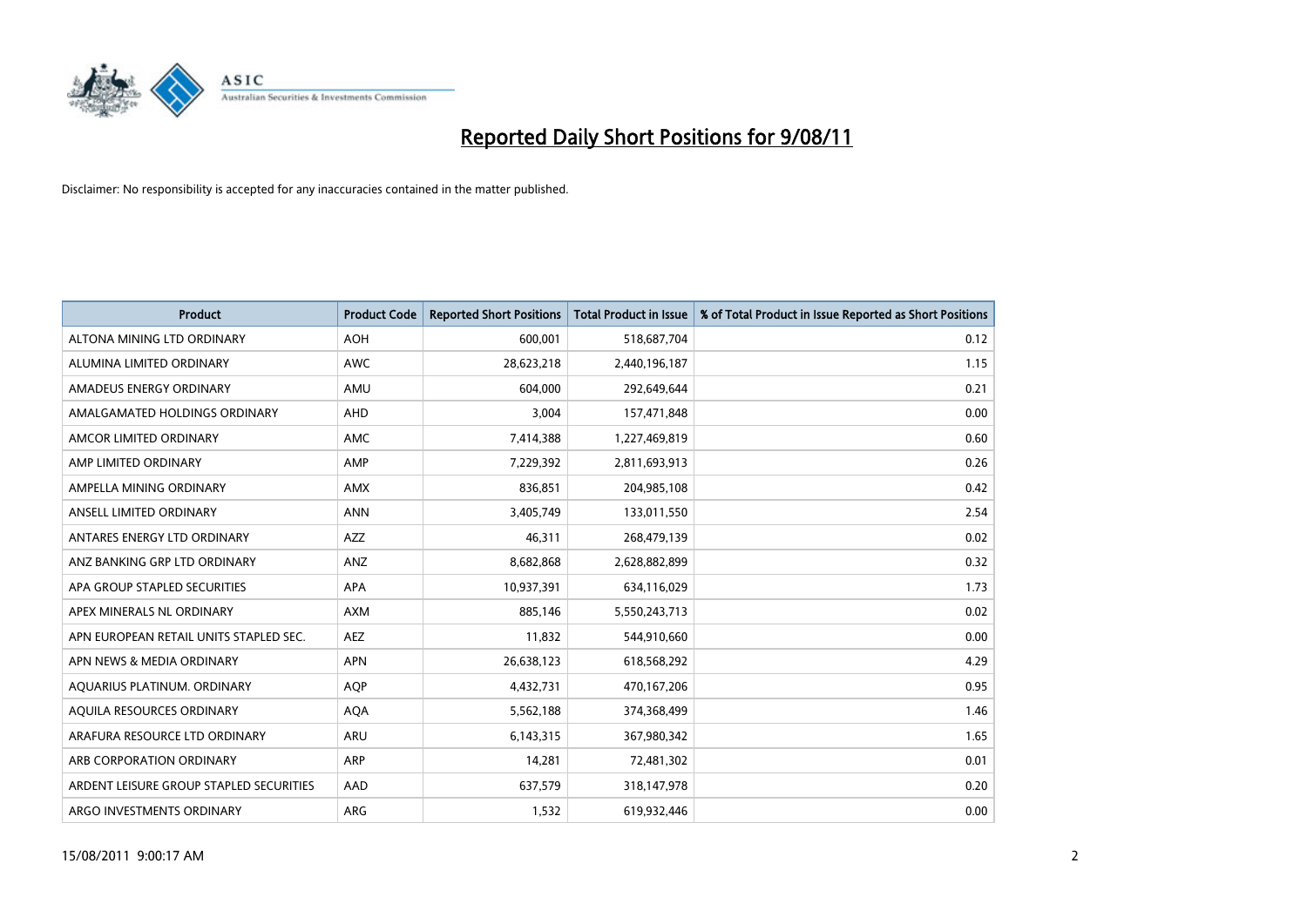

| <b>Product</b>                          | <b>Product Code</b> | <b>Reported Short Positions</b> | <b>Total Product in Issue</b> | % of Total Product in Issue Reported as Short Positions |
|-----------------------------------------|---------------------|---------------------------------|-------------------------------|---------------------------------------------------------|
| ARISTOCRAT LEISURE ORDINARY             | ALL                 | 25,724,170                      | 536,480,307                   | 4.80                                                    |
| ASCIANO LIMITED ORDINARY                | <b>AIO</b>          | 28,926,932                      | 2,926,103,883                 | 0.97                                                    |
| ASG GROUP LIMITED ORDINARY              | <b>ASZ</b>          | 114,814                         | 169,117,796                   | 0.07                                                    |
| ASPEN GROUP ORD/UNITS STAPLED           | <b>APZ</b>          | 1,071,182                       | 579,826,041                   | 0.18                                                    |
| ASPIRE MINING LTD ORDINARY              | <b>AKM</b>          | 151,596                         | 539,971,483                   | 0.03                                                    |
| <b>ASTON RES LTD ORDINARY</b>           | <b>AZT</b>          | 668,427                         | 204,527,604                   | 0.32                                                    |
| ASTRO JAP PROP GROUP STAPLED SECURITIES | AJA                 | 51,141                          | 58,445,002                    | 0.09                                                    |
| ASX LIMITED ORDINARY                    | <b>ASX</b>          | 1,655,828                       | 175,136,729                   | 0.94                                                    |
| ATLANTIC LIMITED ORDINARY               | ATI                 | 30,575                          | 113,691,216                   | 0.03                                                    |
| ATLAS IRON LIMITED ORDINARY             | <b>AGO</b>          | 18,293,430                      | 826,541,142                   | 2.20                                                    |
| <b>AURORA OIL &amp; GAS ORDINARY</b>    | <b>AUT</b>          | 6,110,664                       | 409,865,343                   | 1.48                                                    |
| AUSDRILL LIMITED ORDINARY               | <b>ASL</b>          | 1,202,169                       | 301,452,517                   | 0.39                                                    |
| AUSENCO LIMITED ORDINARY                | <b>AAX</b>          | 1.289.051                       | 122,987,022                   | 1.04                                                    |
| AUSGOLD LIMITED ORDINARY                | <b>AUC</b>          | 78.160                          | 84,753,812                    | 0.09                                                    |
| AUSTAL LIMITED ORDINARY                 | ASB                 | 171,940                         | 188,069,638                   | 0.10                                                    |
| AUSTAR UNITED ORDINARY                  | <b>AUN</b>          | 3,759,194                       | 1,271,505,737                 | 0.29                                                    |
| AUSTBROKERS HOLDINGS ORDINARY           | <b>AUB</b>          | $\overline{2}$                  | 54,658,736                    | 0.00                                                    |
| AUSTIN ENGINEERING ORDINARY             | ANG                 | 116,580                         | 71,864,403                    | 0.16                                                    |
| <b>AUSTRALAND ASSETS ASSETS</b>         | AAZPB               | 1,168                           | 2,750,000                     | 0.04                                                    |
| AUSTRALAND PROPERTY STAPLED SECURITY    | <b>ALZ</b>          | 632,389                         | 576,846,597                   | 0.10                                                    |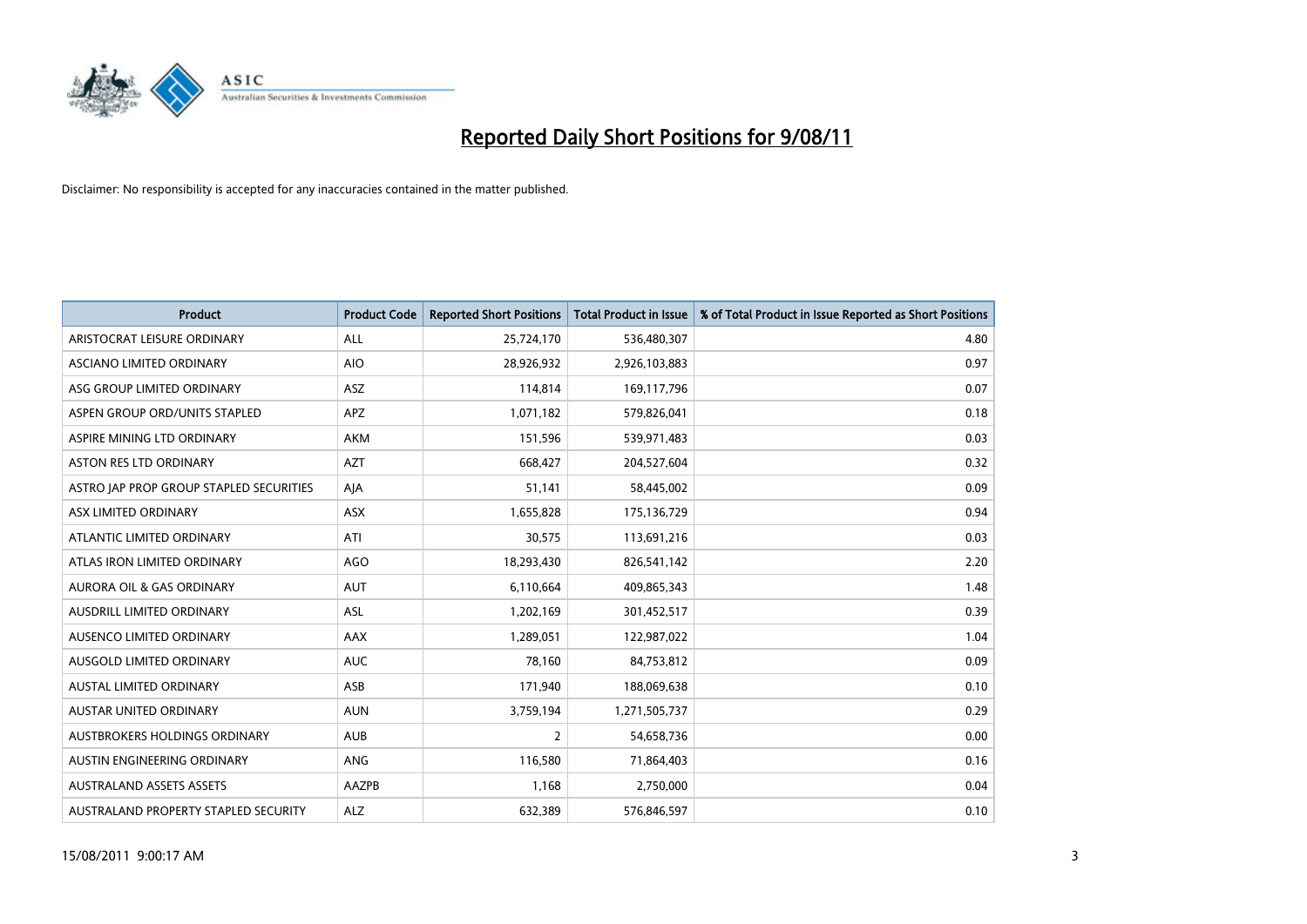

| <b>Product</b>                       | <b>Product Code</b> | <b>Reported Short Positions</b> | <b>Total Product in Issue</b> | % of Total Product in Issue Reported as Short Positions |
|--------------------------------------|---------------------|---------------------------------|-------------------------------|---------------------------------------------------------|
| AUSTRALIAN AGRICULT, ORDINARY        | AAC                 | 1,295,187                       | 312,892,824                   | 0.40                                                    |
| <b>AUSTRALIAN EDUCATION UNITS</b>    | <b>AEU</b>          | 625,000                         | 175,465,397                   | 0.36                                                    |
| AUSTRALIAN INFRASTR, UNITS/ORDINARY  | <b>AIX</b>          | 1,710,293                       | 620,733,944                   | 0.26                                                    |
| AUSTRALIAN MINES LTD ORDINARY        | <b>AUZ</b>          | 1,400,000                       | 576,910,315                   | 0.24                                                    |
| AUSTRALIAN PHARM, ORDINARY           | API                 | 1,069,564                       | 488,115,883                   | 0.22                                                    |
| AUTOMOTIVE HOLDINGS ORDINARY         | <b>AHE</b>          | 80,991                          | 260,579,682                   | 0.02                                                    |
| AVANCO RESOURCES LTD ORDINARY        | <b>AVB</b>          | 1,490,527                       | 789,953,517                   | 0.19                                                    |
| AVEXA LIMITED ORDINARY               | <b>AVX</b>          | 243,657                         | 847,688,779                   | 0.03                                                    |
| AWE LIMITED ORDINARY                 | <b>AWE</b>          | 5,508,370                       | 521,871,941                   | 1.04                                                    |
| AZUMAH RESOURCES ORDINARY            | <b>AZM</b>          | 122,735                         | 281,650,356                   | 0.04                                                    |
| <b>BANDANNA ENERGY ORDINARY</b>      | <b>BND</b>          | 87,954                          | 427,295,482                   | 0.02                                                    |
| BANK OF QUEENSLAND. ORDINARY         | <b>BOQ</b>          | 9,221,158                       | 225,369,547                   | 4.09                                                    |
| <b>BANNERMAN RESOURCES ORDINARY</b>  | <b>BMN</b>          | 331,865                         | 234,435,934                   | 0.14                                                    |
| <b>BASE RES LIMITED ORDINARY</b>     | <b>BSE</b>          | 552.688                         | 165,341,114                   | 0.33                                                    |
| BATHURST RESOURCES ORDINARY          | <b>BTU</b>          | 7,077,194                       | 685,047,997                   | 1.03                                                    |
| <b>BAUXITE RESOURCE LTD ORDINARY</b> | <b>BAU</b>          | 111,797                         | 235,379,896                   | 0.05                                                    |
| <b>BC IRON LIMITED ORDINARY</b>      | <b>BCI</b>          | 178,440                         | 94,381,000                    | 0.19                                                    |
| BEACH ENERGY LIMITED ORDINARY        | <b>BPT</b>          | 3,569,979                       | 1,103,127,711                 | 0.31                                                    |
| BEADELL RESOURCE LTD ORDINARY        | <b>BDR</b>          | 1,228,629                       | 657,906,946                   | 0.19                                                    |
| BENDIGO AND ADELAIDE ORDINARY        | <b>BEN</b>          | 6,780,792                       | 360,325,520                   | 1.86                                                    |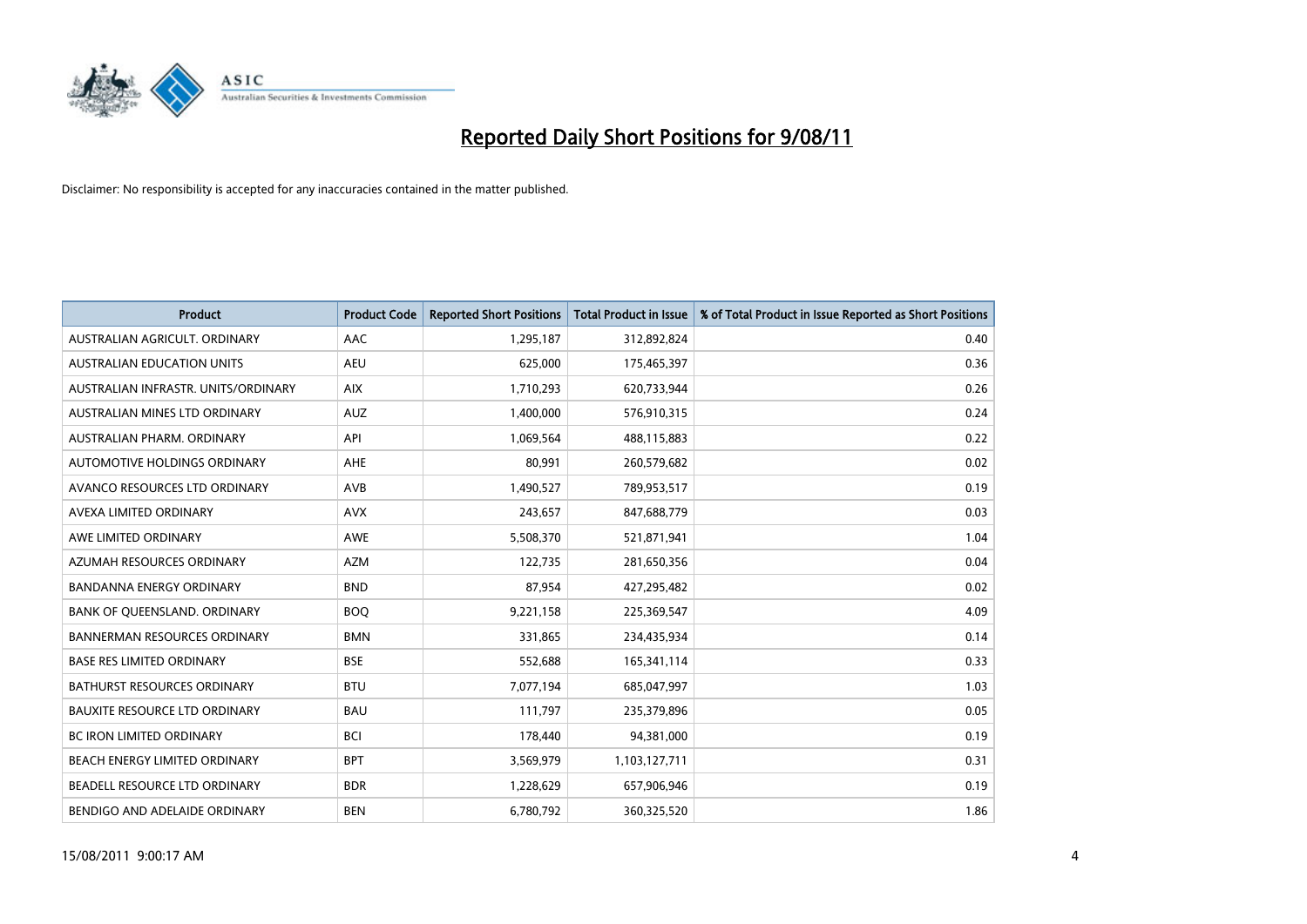

| <b>Product</b>                       | <b>Product Code</b> | <b>Reported Short Positions</b> | <b>Total Product in Issue</b> | % of Total Product in Issue Reported as Short Positions |
|--------------------------------------|---------------------|---------------------------------|-------------------------------|---------------------------------------------------------|
| BERKELEY RESOURCES ORDINARY          | <b>BKY</b>          | 754,187                         | 174,298,273                   | 0.41                                                    |
| BETASHARES ASX RES ETF UNITS         | <b>ORE</b>          | 58,220                          | 4,519,665                     | 1.29                                                    |
| <b>BHP BILLITON LIMITED ORDINARY</b> | <b>BHP</b>          | 32,999,629                      | 3,211,496,105                 | 0.98                                                    |
| <b>BILLABONG ORDINARY</b>            | <b>BBG</b>          | 21,651,616                      | 254,037,587                   | 8.50                                                    |
| <b>BIOTA HOLDINGS ORDINARY</b>       | <b>BTA</b>          | 2,155,132                       | 181,417,556                   | 1.18                                                    |
| <b>BISALLOY STEEL ORDINARY</b>       | <b>BIS</b>          | 84,480                          | 216,455,965                   | 0.04                                                    |
| BKI INVESTMENT LTD ORDINARY          | BKI                 | 508                             | 422,863,407                   | 0.00                                                    |
| <b>BLACKTHORN RESOURCES ORDINARY</b> | <b>BTR</b>          | 35,848                          | 122,918,000                   | 0.03                                                    |
| <b>BLUESCOPE STEEL LTD ORDINARY</b>  | <b>BSL</b>          | 76,326,563                      | 1,842,207,385                 | 4.13                                                    |
| <b>BOART LONGYEAR ORDINARY</b>       | <b>BLY</b>          | 5,951,871                       | 461,163,412                   | 1.27                                                    |
| <b>BOOM LOGISTICS ORDINARY</b>       | <b>BOL</b>          | 337,999                         | 465,011,147                   | 0.07                                                    |
| BORAL LIMITED, ORDINARY              | <b>BLD</b>          | 42,355,507                      | 729,925,990                   | 5.78                                                    |
| BOTSWANA METALS LTD ORDINARY         | <b>BML</b>          | 7,000                           | 143,717,013                   | 0.00                                                    |
| <b>BOW ENERGY LIMITED ORDINARY</b>   | <b>BOW</b>          | 7,898,301                       | 350,517,229                   | 2.25                                                    |
| BRADKEN LIMITED ORDINARY             | <b>BKN</b>          | 1,468,680                       | 161,849,910                   | 0.88                                                    |
| <b>BRAMBLES LIMITED ORDINARY</b>     | <b>BXB</b>          | 17,038,234                      | 1,479,383,874                 | 1.09                                                    |
| <b>BREVILLE GROUP LTD ORDINARY</b>   | <b>BRG</b>          | 3,739                           | 129,995,322                   | 0.00                                                    |
| BRICKWORKS LIMITED ORDINARY          | <b>BKW</b>          | 24,174                          | 147,567,333                   | 0.02                                                    |
| <b>BROCKMAN RESOURCES ORDINARY</b>   | <b>BRM</b>          | 73,234                          | 144,803,151                   | 0.05                                                    |
| BT INVESTMENT MNGMNT ORDINARY        | <b>BTT</b>          | 791,096                         | 160,000,000                   | 0.49                                                    |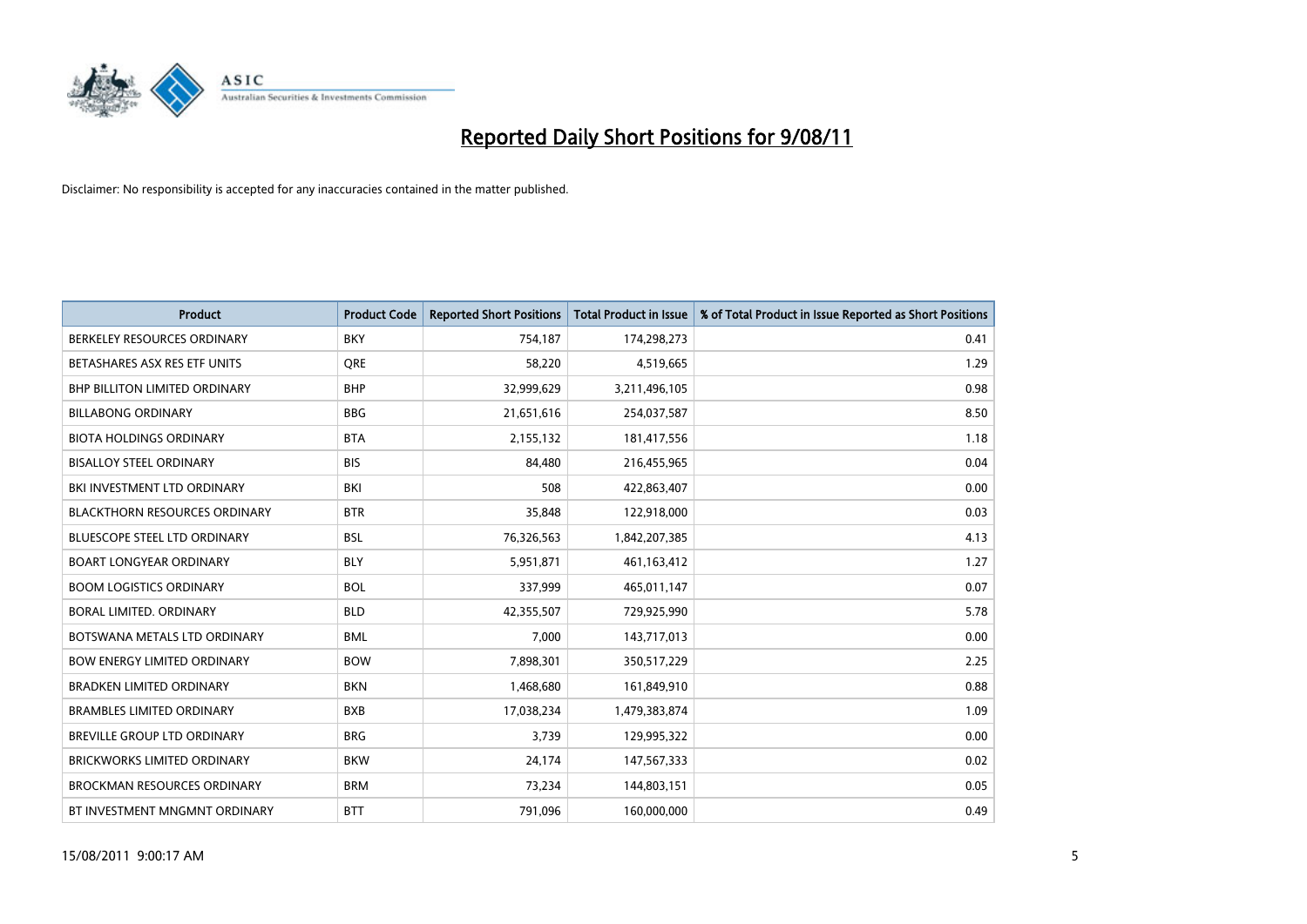

| <b>Product</b>                        | <b>Product Code</b> | <b>Reported Short Positions</b> | <b>Total Product in Issue</b> | % of Total Product in Issue Reported as Short Positions |
|---------------------------------------|---------------------|---------------------------------|-------------------------------|---------------------------------------------------------|
| <b>BURU ENERGY ORDINARY</b>           | <b>BRU</b>          | 4,233,251                       | 182,840,549                   | 2.32                                                    |
| <b>BWP TRUST ORDINARY UNITS</b>       | <b>BWP</b>          | 1,156,849                       | 520,012,793                   | 0.23                                                    |
| CABCHARGE AUSTRALIA ORDINARY          | CAB                 | 885.172                         | 120,437,014                   | 0.72                                                    |
| CALTEX AUSTRALIA ORDINARY             | <b>CTX</b>          | 7,454,178                       | 270,000,000                   | 2.72                                                    |
| <b>CAMPBELL BROTHERS ORDINARY</b>     | <b>CPB</b>          | 140,882                         | 67,503,411                    | 0.19                                                    |
| CAPE LAMBERT RES LTD ORDINARY         | <b>CFE</b>          | 1,056,501                       | 627,349,603                   | 0.16                                                    |
| <b>CARBON ENERGY ORDINARY</b>         | <b>CNX</b>          | 3,227,222                       | 698,517,858                   | 0.45                                                    |
| <b>CARDNO LIMITED ORDINARY</b>        | <b>CDD</b>          | 109,770                         | 109,780,032                   | 0.09                                                    |
| CARINDALE PROPERTY UNIT               | <b>CDP</b>          | 312                             | 70,000,000                    | 0.00                                                    |
| CARNARVON PETROLEUM ORDINARY          | <b>CVN</b>          | 2,744,089                       | 690,320,634                   | 0.39                                                    |
| CARNEGIE WAVE ENERGY ORDINARY         | <b>CWE</b>          | 83,000                          | 899,087,627                   | 0.01                                                    |
| <b>CARPATHIAN RESOURCES ORDINARY</b>  | <b>CPN</b>          | 75,000                          | 265,533,501                   | 0.03                                                    |
| CARPENTARIA EXP. LTD ORDINARY         | CAP                 | 9,777                           | 98,741,301                    | 0.01                                                    |
| CARSALES.COM LTD ORDINARY             | <b>CRZ</b>          | 12,115,066                      | 233,729,722                   | 5.17                                                    |
| CASH CONVERTERS ORD/DIV ACCESS        | CCV                 | 142,782                         | 379,761,025                   | 0.03                                                    |
| <b>CASPIAN OIL &amp; GAS ORDINARY</b> | CIG                 | 50,000                          | 1,331,500,513                 | 0.00                                                    |
| CATALPA RESOURCES ORDINARY            | CAH                 | 239,943                         | 178,214,799                   | 0.13                                                    |
| CEC GROUP LIMITED ORDINARY            | <b>CEG</b>          | 1,750                           | 79,662,662                    | 0.00                                                    |
| <b>CELLNET GROUP ORDINARY</b>         | <b>CLT</b>          | 1,342                           | 61,286,754                    | 0.00                                                    |
| CENTRAL PETROLEUM ORDINARY            | <b>CTP</b>          | 11,455                          | 982,298,842                   | 0.00                                                    |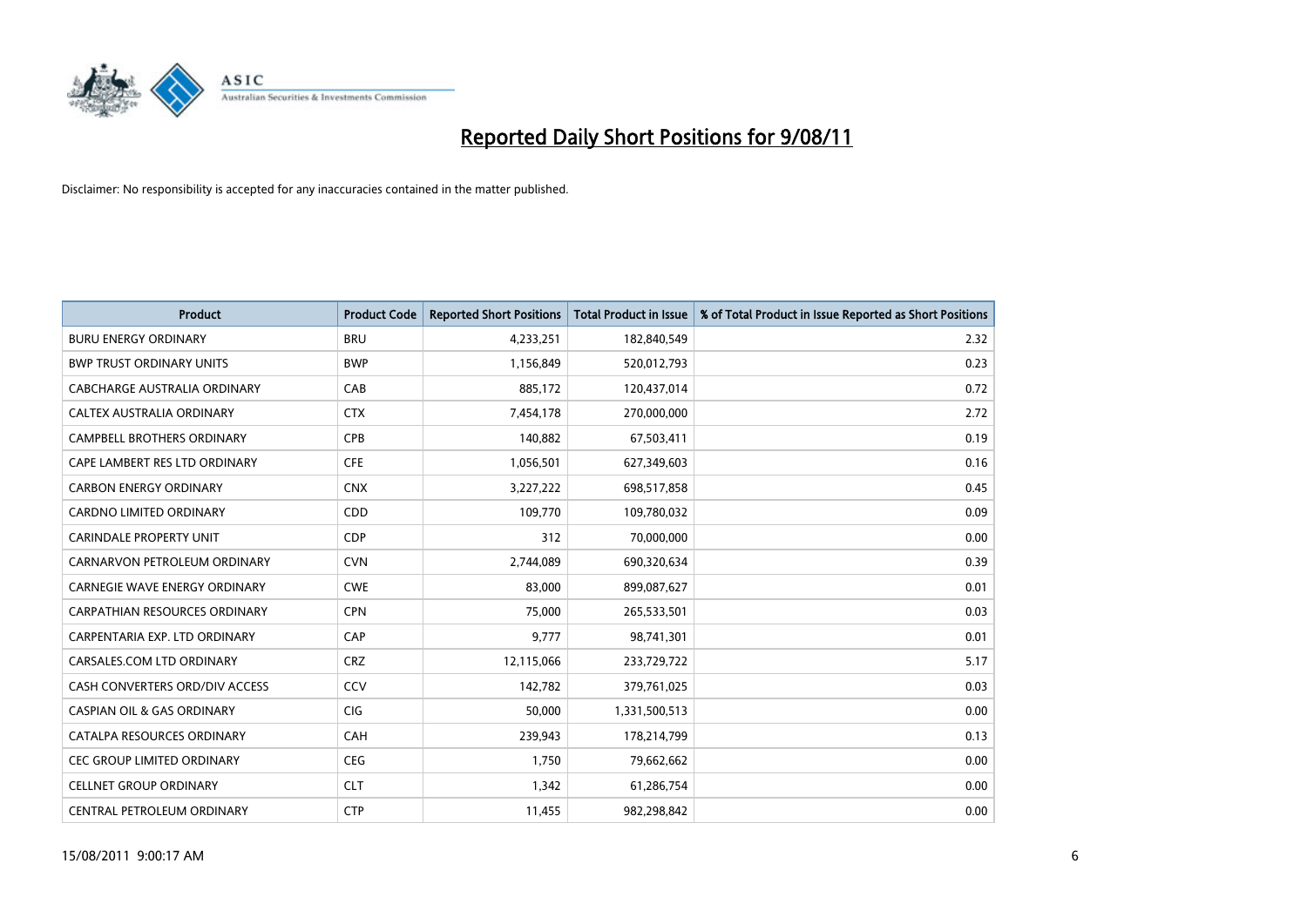

| <b>Product</b>                                | <b>Product Code</b> | <b>Reported Short Positions</b> | <b>Total Product in Issue</b> | % of Total Product in Issue Reported as Short Positions |
|-----------------------------------------------|---------------------|---------------------------------|-------------------------------|---------------------------------------------------------|
| <b>CENTRO PROPERTIES UNITS/ORD STAPLED</b>    | <b>CNP</b>          | 6,692                           | 972,414,514                   | 0.00                                                    |
| <b>CENTRO RETAIL GROUP STAPLED SECURITIES</b> | <b>CER</b>          | 603,071                         | 2,286,399,424                 | 0.02                                                    |
| <b>CERAMIC FUEL CELLS ORDINARY</b>            | <b>CFU</b>          | 1,280,896                       | 1,201,353,566                 | 0.10                                                    |
| CERRO RESOURCES NL ORDINARY                   | <b>CIO</b>          | 531,917                         | 748,268,606                   | 0.07                                                    |
| <b>CFS RETAIL PROPERTY UNITS</b>              | <b>CFX</b>          | 43,711,042                      | 2,839,591,911                 | 1.50                                                    |
| CGA MINING LIMITED ORDINARY                   | <b>CGX</b>          | 277,400                         | 333,475,726                   | 0.08                                                    |
| CHALLENGER DIV.PRO. STAPLED UNITS             | <b>CDI</b>          | 129.892                         | 903,470,988                   | 0.01                                                    |
| <b>CHALLENGER INFRAST, STAPLED UNITS</b>      | <b>CIF</b>          | 70,759                          | 316,223,785                   | 0.02                                                    |
| CHALLENGER LIMITED ORDINARY                   | <b>CGF</b>          | 9,297,438                       | 496,747,954                   | 1.88                                                    |
| CHANDLER MACLEOD LTD ORDINARY                 | <b>CMG</b>          | 11,970                          | 466,466,720                   | 0.00                                                    |
| CHARTER HALL GROUP STAPLED US PROHIBIT.       | <b>CHC</b>          | 1,466,927                       | 308,040,283                   | 0.48                                                    |
| <b>CHARTER HALL OFFICE UNIT</b>               | CQO                 | 3,580,005                       | 493,319,730                   | 0.73                                                    |
| <b>CHARTER HALL RETAIL UNITS</b>              | <b>COR</b>          | 573,027                         | 302,162,079                   | 0.17                                                    |
| CITIGOLD CORP LTD ORDINARY                    | <b>CTO</b>          | 703.900                         | 1,105,078,301                 | 0.06                                                    |
| <b>CLARIUS GRP LTD ORDINARY</b>               | <b>CND</b>          | 125,686                         | 88,161,315                    | 0.14                                                    |
| <b>CLOUGH LIMITED ORDINARY</b>                | <b>CLO</b>          | 336,488                         | 769,801,269                   | 0.04                                                    |
| <b>CO2 GROUP LIMITED ORDINARY</b>             | COZ                 | 400,000                         | 279,884,589                   | 0.14                                                    |
| <b>COAL &amp; ALLIED ORDINARY</b>             | <b>CNA</b>          | 9,232                           | 86,584,735                    | 0.01                                                    |
| COAL OF AFRICA LTD ORDINARY                   | <b>CZA</b>          | 1,071,127                       | 531,139,661                   | 0.19                                                    |
| <b>COALSPUR MINES LTD ORDINARY</b>            | <b>CPL</b>          | 1.346.972                       | 579,768,744                   | 0.24                                                    |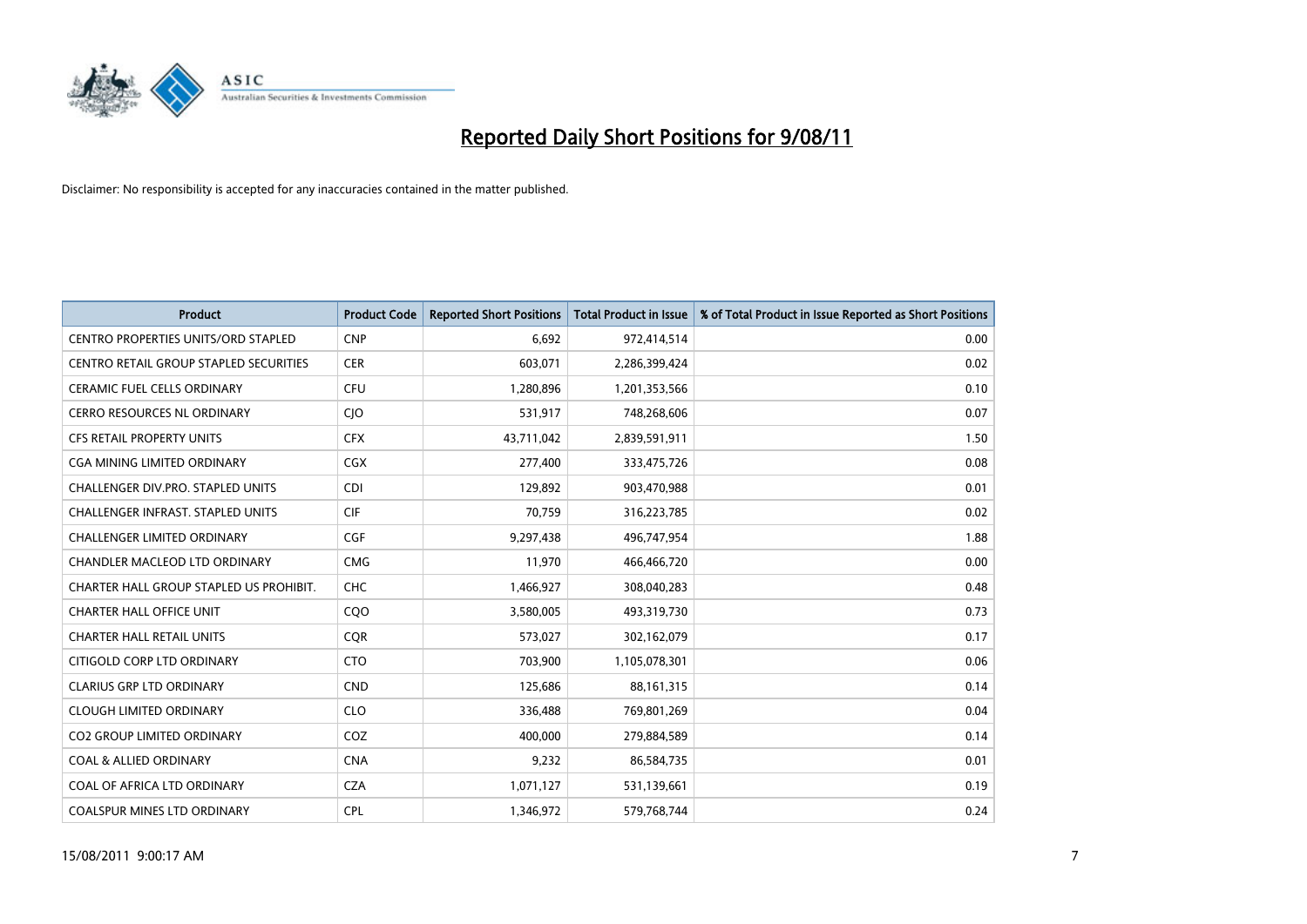

| <b>Product</b>                       | <b>Product Code</b> | <b>Reported Short Positions</b> | <b>Total Product in Issue</b> | % of Total Product in Issue Reported as Short Positions |
|--------------------------------------|---------------------|---------------------------------|-------------------------------|---------------------------------------------------------|
| <b>COALWORKS LIMITED ORDINARY</b>    | <b>CWK</b>          | 513,994                         | 149,088,955                   | 0.34                                                    |
| COCA-COLA AMATIL ORDINARY            | <b>CCL</b>          | 6,146,170                       | 758,085,446                   | 0.80                                                    |
| <b>COCHLEAR LIMITED ORDINARY</b>     | <b>COH</b>          | 1,434,229                       | 56,746,620                    | 2.51                                                    |
| COCKATOO COAL ORDINARY               | <b>COK</b>          | 4,202,422                       | 1,016,196,908                 | 0.40                                                    |
| <b>COFFEY INTERNATIONAL ORDINARY</b> | COF                 | 15,754                          | 134,066,081                   | 0.01                                                    |
| <b>COKAL LTD ORDINARY</b>            | <b>CKA</b>          | 392,815                         | 130,055,735                   | 0.30                                                    |
| <b>COLLINS FOODS LTD ORDINARY</b>    | <b>CKF</b>          | 518,079                         | 93,000,003                    | 0.56                                                    |
| COMMONWEALTH BANK, ORDINARY          | <b>CBA</b>          | 22,769,738                      | 1,558,647,244                 | 1.45                                                    |
| COMMONWEALTH PROP ORDINARY UNITS     | <b>CPA</b>          | 29,563,935                      | 2,449,599,711                 | 1.22                                                    |
| <b>COMPASS RESOURCES ORDINARY</b>    | <b>CMR</b>          | 160,952                         | 147,402,920                   | 0.11                                                    |
| COMPUTERSHARE LTD ORDINARY           | <b>CPU</b>          | 3,155,121                       | 555,664,059                   | 0.55                                                    |
| <b>CONNECTEAST GROUP STAPLED</b>     | <b>CEU</b>          | 27,046,297                      | 3,940,145,951                 | 0.67                                                    |
| CONQUEST MINING ORDINARY             | CQT                 | 2,050,506                       | 583,241,478                   | 0.34                                                    |
| CONSOLIDATED MEDIA, ORDINARY         | <b>CMI</b>          | 2,357,401                       | 561,834,996                   | 0.42                                                    |
| CONTANGO MICROCAP ORDINARY           | <b>CTN</b>          | 7,500                           | 146,423,793                   | 0.01                                                    |
| CONTINENTAL COAL LTD ORDINARY        | CCC                 | 733,008                         | 2,415,170,317                 | 0.03                                                    |
| <b>COOPER ENERGY LTD ORDINARY</b>    | <b>COE</b>          | 136,071                         | 292,576,001                   | 0.05                                                    |
| <b>COPPER STRIKE LTD ORDINARY</b>    | <b>CSE</b>          | 714                             | 129,455,571                   | 0.00                                                    |
| <b>CORDLIFE LIMITED ORDINARY</b>     | CBB                 |                                 | 150,887,354                   | 0.00                                                    |
| <b>COUNT FINANCIAL ORDINARY</b>      | COU                 | 548,219                         | 262,247,830                   | 0.21                                                    |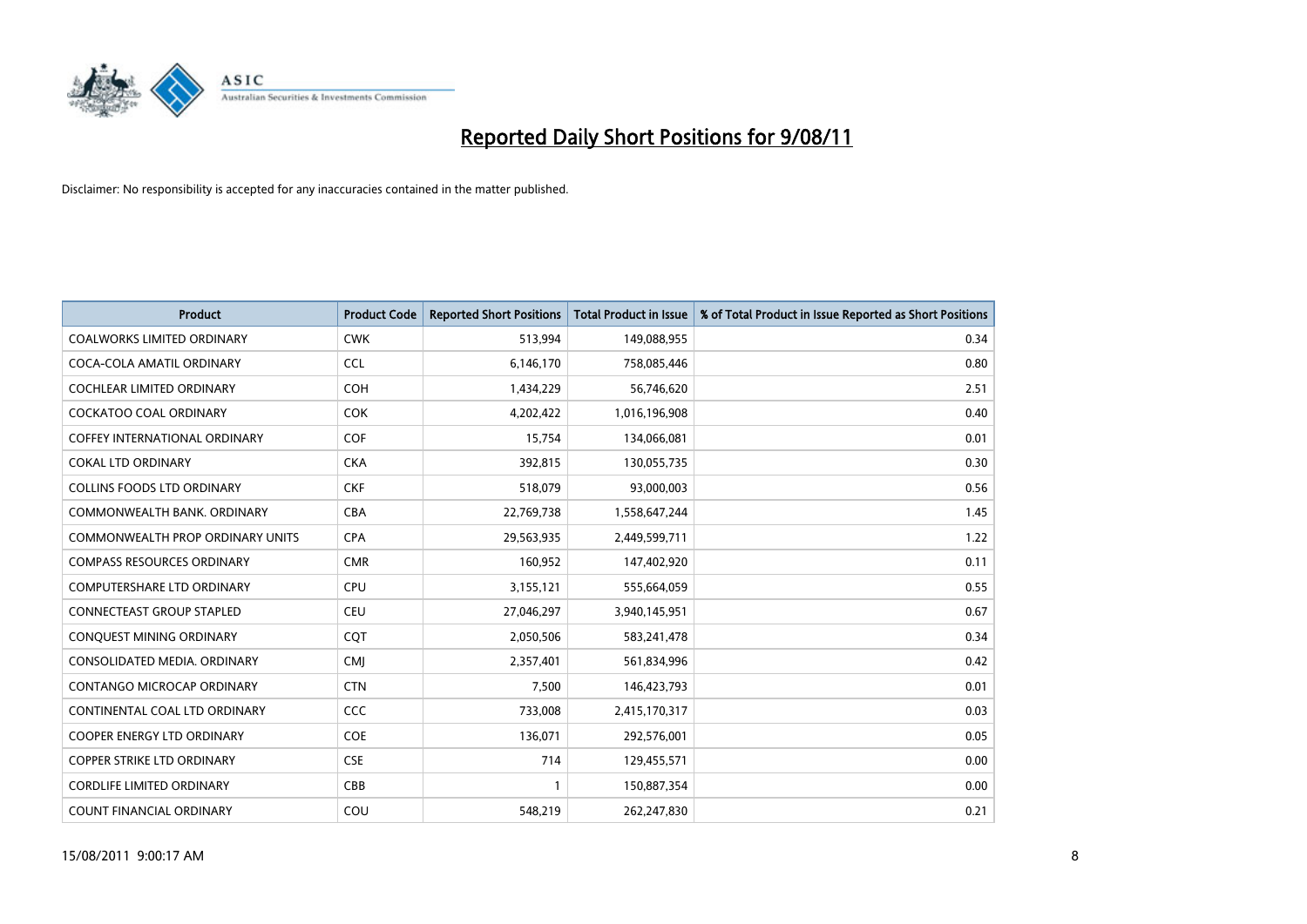

| <b>Product</b>                          | <b>Product Code</b> | <b>Reported Short Positions</b> | <b>Total Product in Issue</b> | % of Total Product in Issue Reported as Short Positions |
|-----------------------------------------|---------------------|---------------------------------|-------------------------------|---------------------------------------------------------|
| <b>CREDIT CORP GROUP ORDINARY</b>       | <b>CCP</b>          | 1,207                           | 45,210,752                    | 0.00                                                    |
| <b>CROMWELL PROP STAPLED SECURITIES</b> | <b>CMW</b>          | 36,904                          | 964,737,315                   | 0.00                                                    |
| <b>CROWN LIMITED ORDINARY</b>           | <b>CWN</b>          | 1,481,067                       | 754,131,800                   | 0.18                                                    |
| <b>CRUSADER RESOURCES ORDINARY</b>      | CAS                 | 250,000                         | 104,266,040                   | 0.24                                                    |
| <b>CSG LIMITED ORDINARY</b>             | CSV                 | 935,382                         | 282,567,499                   | 0.33                                                    |
| <b>CSL LIMITED ORDINARY</b>             | <b>CSL</b>          | 7,182,091                       | 527,960,909                   | 1.31                                                    |
| <b>CSR LIMITED ORDINARY</b>             | <b>CSR</b>          | 16,204,854                      | 506,000,315                   | 3.17                                                    |
| <b>CUDECO LIMITED ORDINARY</b>          | CDU                 | 1,921,591                       | 142,654,900                   | 1.33                                                    |
| <b>CUSTOMERS LIMITED ORDINARY</b>       | <b>CUS</b>          | 82,903                          | 134,869,357                   | 0.06                                                    |
| DART ENERGY LTD ORDINARY                | <b>DTE</b>          | 4,370,264                       | 720,674,545                   | 0.60                                                    |
| DAVID JONES LIMITED ORDINARY            | <b>DJS</b>          | 31,903,654                      | 520,751,395                   | 6.12                                                    |
| <b>DECMIL GROUP LIMITED ORDINARY</b>    | <b>DCG</b>          | 105,254                         | 124,254,568                   | 0.08                                                    |
| DEEP YELLOW LIMITED ORDINARY            | <b>DYL</b>          | 156,847                         | 1,127,534,458                 | 0.02                                                    |
| DEVINE LIMITED ORDINARY                 | <b>DVN</b>          | 1,000                           | 634,918,223                   | 0.00                                                    |
| DEXUS PROPERTY GROUP STAPLED UNITS      | <b>DXS</b>          | 32,999,094                      | 4,839,024,176                 | 0.69                                                    |
| DISCOVERY METALS LTD ORDINARY           | <b>DML</b>          | 5,480,365                       | 437,114,481                   | 1.25                                                    |
| DOMINO PIZZA ENTERPR ORDINARY           | <b>DMP</b>          | 320,658                         | 68,407,674                    | 0.46                                                    |
| DOWNER EDI LIMITED ORDINARY             | <b>DOW</b>          | 7,443,499                       | 429,100,296                   | 1.70                                                    |
| DRILLSEARCH ENERGY ORDINARY             | <b>DLS</b>          | 1,189,158                       | 305,176,742                   | 0.39                                                    |
| DUET GROUP STAPLED US PROHIBIT.         | <b>DUE</b>          | 4,469,022                       | 909.692.991                   | 0.48                                                    |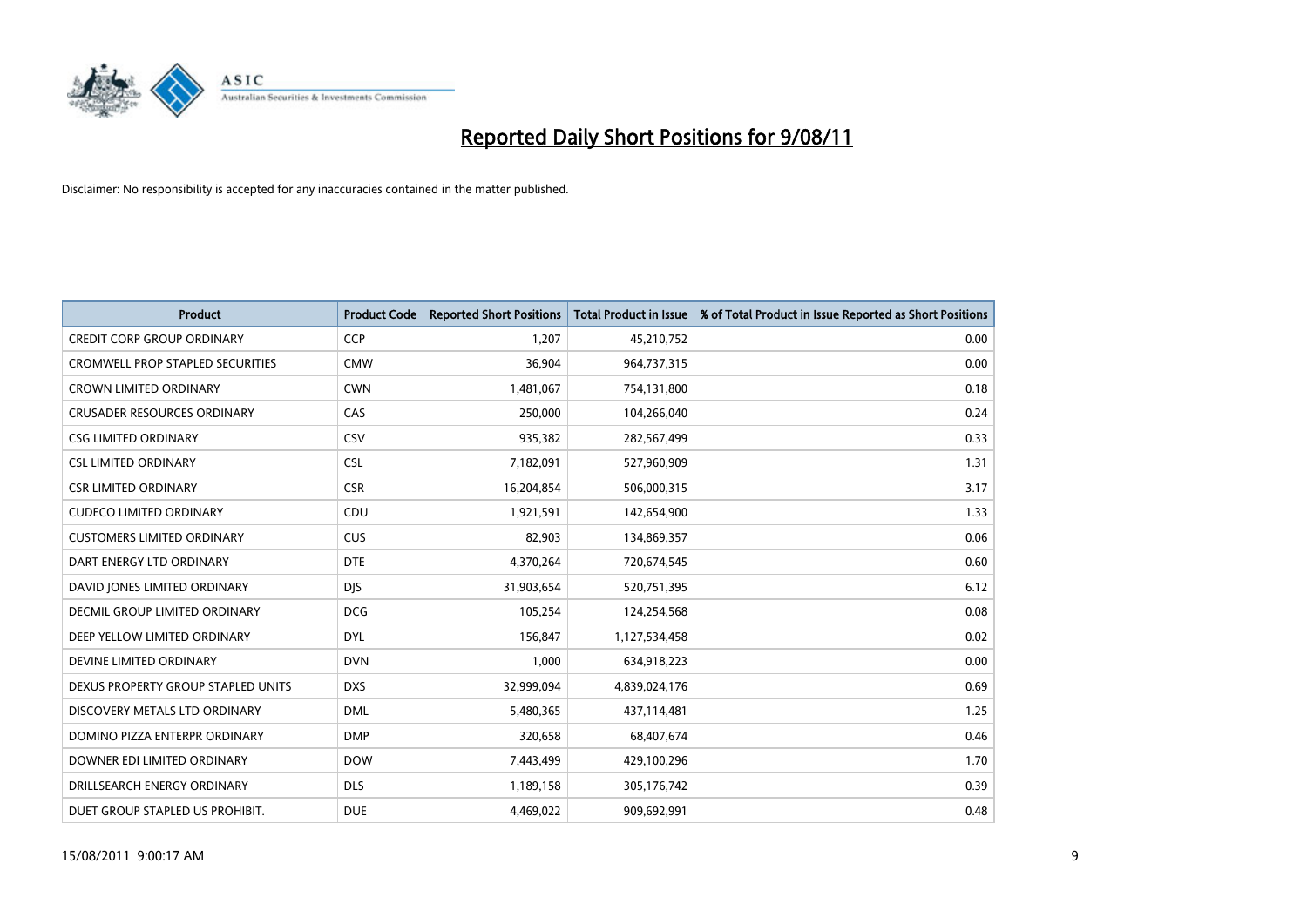

| <b>Product</b>                       | <b>Product Code</b> | <b>Reported Short Positions</b> | <b>Total Product in Issue</b> | % of Total Product in Issue Reported as Short Positions |
|--------------------------------------|---------------------|---------------------------------|-------------------------------|---------------------------------------------------------|
| DULUXGROUP LIMITED ORDINARY          | <b>DLX</b>          | 7,467,091                       | 367,456,259                   | 2.03                                                    |
| DWS ADVANCED ORDINARY                | <b>DWS</b>          | 63,501                          | 132,362,763                   | 0.05                                                    |
| EASTERN STAR GAS ORDINARY            | ESG                 | 12,310,118                      | 991,817,041                   | 1.23                                                    |
| ECHO ENTERTAINMENT ORDINARY          | EGP                 | 1,357,159                       | 688,019,737                   | 0.20                                                    |
| <b>ELDERS LIMITED ORDINARY</b>       | <b>ELD</b>          | 15,044,501                      | 448,598,480                   | 3.33                                                    |
| ELDORADO GOLD CORP CDI 1:1           | EAU                 | 39,853                          | 11,658,431                    | 0.34                                                    |
| ELEMENTAL MINERALS ORDINARY          | <b>ELM</b>          | 366,822                         | 173,385,608                   | 0.21                                                    |
| ELEMENTOS LIMITED ORDINARY           | <b>ELT</b>          | 8                               | 77,068,979                    | 0.00                                                    |
| ELIXIR PETROLEUM LTD ORDINARY        | <b>EXR</b>          | 324,400                         | 188,988,472                   | 0.17                                                    |
| <b>EMECO HOLDINGS ORDINARY</b>       | <b>EHL</b>          | 2,078,080                       | 631,237,586                   | 0.33                                                    |
| ENERGIA MINERALS LTD ORDINARY        | <b>EMX</b>          | 139,366                         | 82,500,005                    | 0.17                                                    |
| <b>ENERGY RESOURCES ORDINARY 'A'</b> | <b>ERA</b>          | 5,224,949                       | 190,737,934                   | 2.72                                                    |
| <b>ENERGY WORLD CORPOR, ORDINARY</b> | <b>EWC</b>          | 27,108,893                      | 1,734,166,672                 | 1.57                                                    |
| <b>ENTEK ENERGY LTD ORDINARY</b>     | ETE                 | 489.903                         | 510,657,387                   | 0.10                                                    |
| <b>ENTELLECT LIMITED ORDINARY</b>    | <b>ESN</b>          | 464,050                         | 985,337,932                   | 0.05                                                    |
| <b>ENVESTRA LIMITED ORDINARY</b>     | <b>ENV</b>          | 3,452,599                       | 1,468,560,201                 | 0.23                                                    |
| EQUATORIAL RES LTD ORDINARY          | EQX                 | 29,331                          | 101,667,922                   | 0.03                                                    |
| ETFS METALS. ETFS GOLD               | GOLD                | 16,933                          | 4,331,637                     | 0.39                                                    |
| <b>EUROZ LIMITED ORDINARY</b>        | EZL                 | 84,000                          | 143,564,527                   | 0.06                                                    |
| <b>EXCO RESOURCES LTD ORDINARY</b>   | EXS                 | 1.089                           | 348,544,187                   | 0.00                                                    |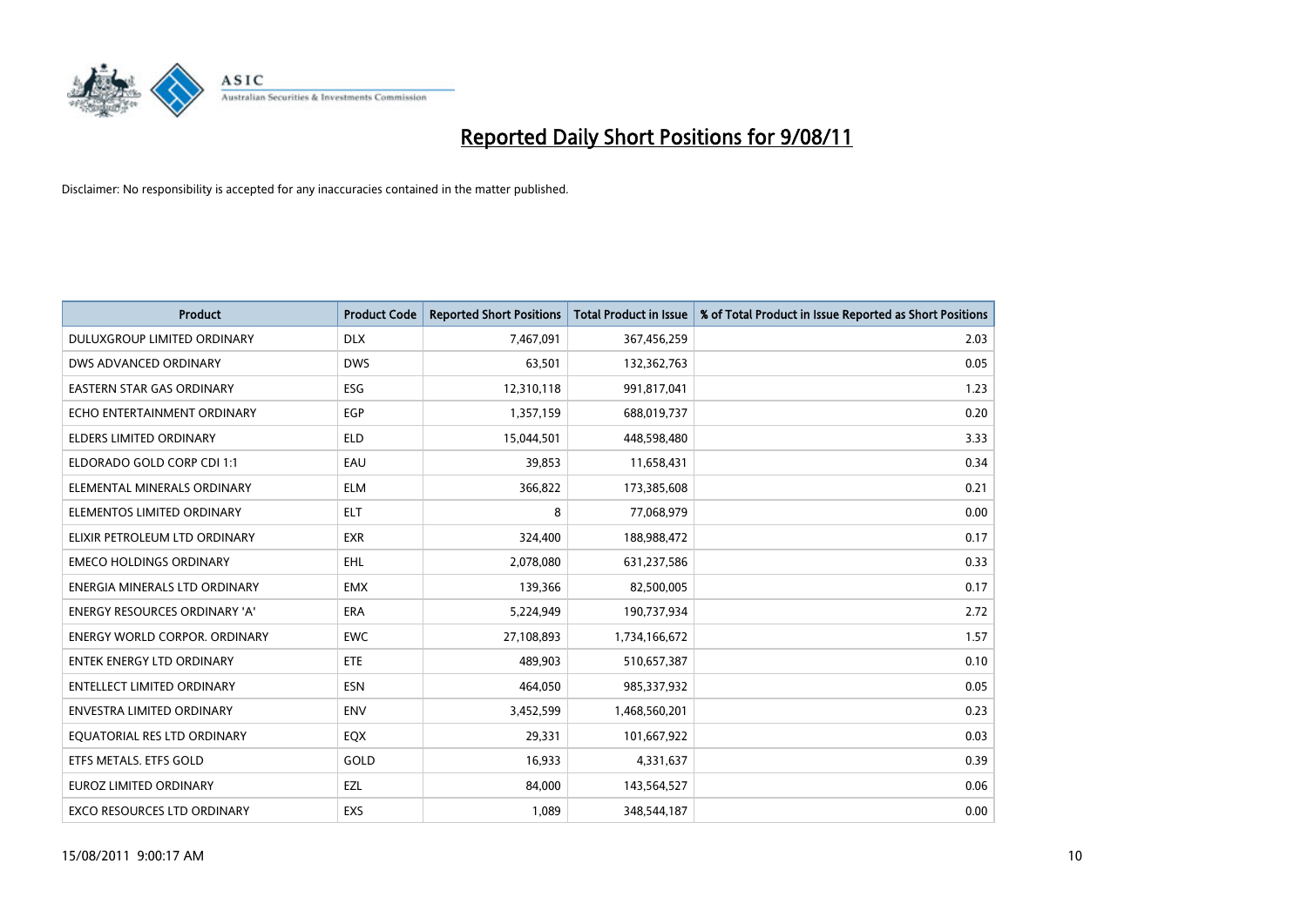

| <b>Product</b>                        | <b>Product Code</b> | <b>Reported Short Positions</b> | <b>Total Product in Issue</b> | % of Total Product in Issue Reported as Short Positions |
|---------------------------------------|---------------------|---------------------------------|-------------------------------|---------------------------------------------------------|
| <b>EXTRACT RESOURCES ORDINARY</b>     | <b>EXT</b>          | 535,788                         | 251,336,404                   | 0.19                                                    |
| FAIRFAX MEDIA LTD ORDINARY            | <b>FXI</b>          | 309,342,290                     | 2,351,955,725                 | 13.17                                                   |
| <b>FANTASTIC HOLDINGS ORDINARY</b>    | <b>FAN</b>          | 1,223                           | 102,739,538                   | 0.00                                                    |
| FAR LTD ORDINARY                      | <b>FAR</b>          | 21,276,945                      | 1,245,401,164                 | 1.71                                                    |
| FERRAUS LIMITED ORDINARY              | <b>FRS</b>          | 370                             | 249,598,565                   | 0.00                                                    |
| FISHER & PAYKEL APP. ORDINARY         | <b>FPA</b>          | 21,298                          | 724,235,162                   | 0.00                                                    |
| FISHER & PAYKEL H. ORDINARY           | <b>FPH</b>          | 2,418,209                       | 525,362,450                   | 0.46                                                    |
| FKP PROPERTY GROUP STAPLED SECURITIES | <b>FKP</b>          | 27,619,111                      | 1,185,077,223                 | 2.31                                                    |
| FLEETWOOD CORP ORDINARY               | <b>FWD</b>          | 578,269                         | 57,847,937                    | 1.00                                                    |
| FLETCHER BUILDING ORDINARY            | <b>FBU</b>          | 7,281,779                       | 678,573,570                   | 1.09                                                    |
| FLEXIGROUP LIMITED ORDINARY           | <b>FXL</b>          | 36,691                          | 276,292,173                   | 0.01                                                    |
| <b>FLIGHT CENTRE ORDINARY</b>         | <b>FLT</b>          | 4,729,776                       | 99,959,845                    | 4.73                                                    |
| FLINDERS MINES LTD ORDINARY           | <b>FMS</b>          | 21,483,051                      | 1,820,839,571                 | 1.17                                                    |
| <b>FORGE GROUP LIMITED ORDINARY</b>   | <b>FGE</b>          | 114,471                         | 82,924,014                    | 0.13                                                    |
| FORTE ENERGY NL ORDINARY              | <b>FTE</b>          | 2,226,986                       | 695,589,311                   | 0.32                                                    |
| FORTESCUE METALS GRP ORDINARY         | <b>FMG</b>          | 35,291,858                      | 3,113,348,659                 | 1.13                                                    |
| <b>FOSTER'S GROUP ORDINARY</b>        | FGL                 | 8,997,978                       | 1,940,894,542                 | 0.46                                                    |
| FTD CORPORATION ORDINARY              | <b>FTD</b>          | 8,088                           | 36,474,593                    | 0.02                                                    |
| <b>FUNTASTIC LIMITED ORDINARY</b>     | <b>FUN</b>          | 322,528                         | 340,997,682                   | 0.09                                                    |
| <b>G.U.D. HOLDINGS ORDINARY</b>       | GUD                 | 341,954                         | 69,089,611                    | 0.47                                                    |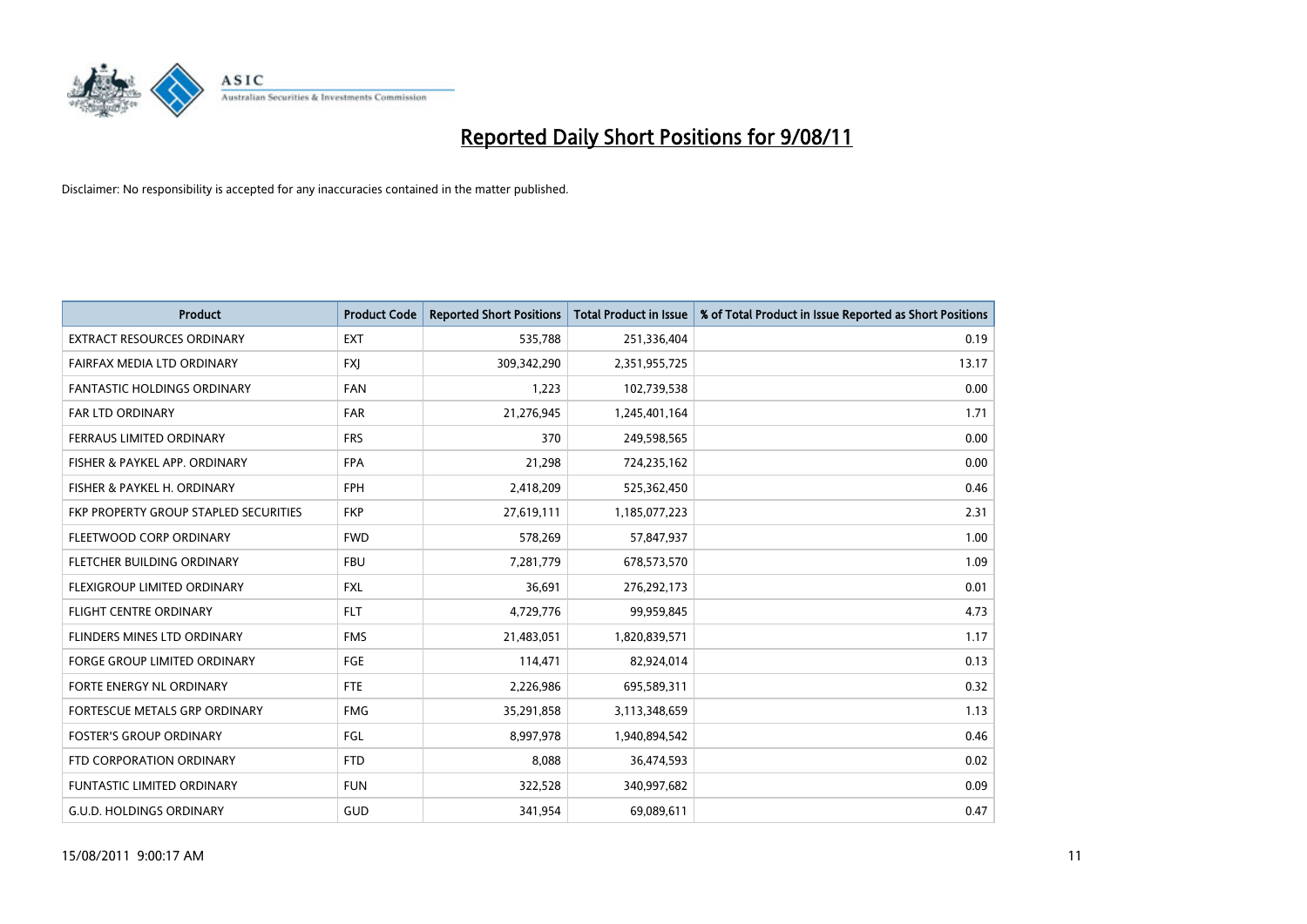

| <b>Product</b>                            | <b>Product Code</b> | <b>Reported Short Positions</b> | <b>Total Product in Issue</b> | % of Total Product in Issue Reported as Short Positions |
|-------------------------------------------|---------------------|---------------------------------|-------------------------------|---------------------------------------------------------|
| <b>GALAXY RESOURCES ORDINARY</b>          | GXY                 | 1,938,763                       | 323,327,000                   | 0.60                                                    |
| <b>GEODYNAMICS LIMITED ORDINARY</b>       | GDY                 | 35,392                          | 337,084,174                   | 0.01                                                    |
| <b>GINDALBIE METALS LTD ORDINARY</b>      | GBG                 | 33,437,382                      | 988,710,739                   | 3.37                                                    |
| <b>GLOBAL MINING ORDINARY</b>             | <b>GMI</b>          | 8,951                           | 191,820,968                   | 0.00                                                    |
| <b>GLOUCESTER COAL ORDINARY</b>           | GCL                 | 621,994                         | 202,905,967                   | 0.31                                                    |
| <b>GME RESOURCES LTD ORDINARY</b>         | <b>GME</b>          | 800                             | 322,635,902                   | 0.00                                                    |
| <b>GOLD ONE INT LTD ORDINARY</b>          | GDO                 | 165,805                         | 808,990,251                   | 0.02                                                    |
| <b>GOLD ROAD RES LTD ORDINARY</b>         | GOR                 | 47,824                          | 317,087,535                   | 0.02                                                    |
| <b>GOLDEN WEST RESOURCE ORDINARY</b>      | <b>GWR</b>          | 1,617                           | 192,082,567                   | 0.00                                                    |
| <b>GOODMAN FIELDER, ORDINARY</b>          | <b>GFF</b>          | 25,971,920                      | 1,380,386,438                 | 1.86                                                    |
| <b>GOODMAN GROUP STAPLED US PROHIBIT.</b> | <b>GMG</b>          | 30,620,376                      | 7,394,607,411                 | 0.39                                                    |
| <b>GPT GROUP STAPLED SEC.</b>             | <b>GPT</b>          | 14,446,027                      | 1,855,529,431                 | 0.76                                                    |
| <b>GRAINCORP LIMITED A CLASS ORDINARY</b> | <b>GNC</b>          | 852,473                         | 198,318,900                   | 0.41                                                    |
| <b>GRANGE RESOURCES, ORDINARY</b>         | <b>GRR</b>          | 483,975                         | 1,153,181,487                 | 0.03                                                    |
| <b>GREENCAP LIMITED ORDINARY</b>          | GCG                 |                                 | 262,515,385                   | 0.00                                                    |
| <b>GREENLAND MIN EN LTD ORDINARY</b>      | GGG                 | 2,178,511                       | 410,407,582                   | 0.54                                                    |
| <b>GRYPHON MINERALS LTD ORDINARY</b>      | GRY                 | 1,955,782                       | 299,922,058                   | 0.62                                                    |
| <b>GUILDFORD COAL LTD ORDINARY</b>        | <b>GUF</b>          | 1,655,427                       | 217,469,617                   | 0.76                                                    |
| <b>GUINNESS PEAT GROUP. CDI 1:1</b>       | <b>GPG</b>          | 1,226,373                       | 266,222,148                   | 0.46                                                    |
| <b>GUNNS LIMITED ORDINARY</b>             | <b>GNS</b>          | 69,311,739                      | 848,401,559                   | 8.17                                                    |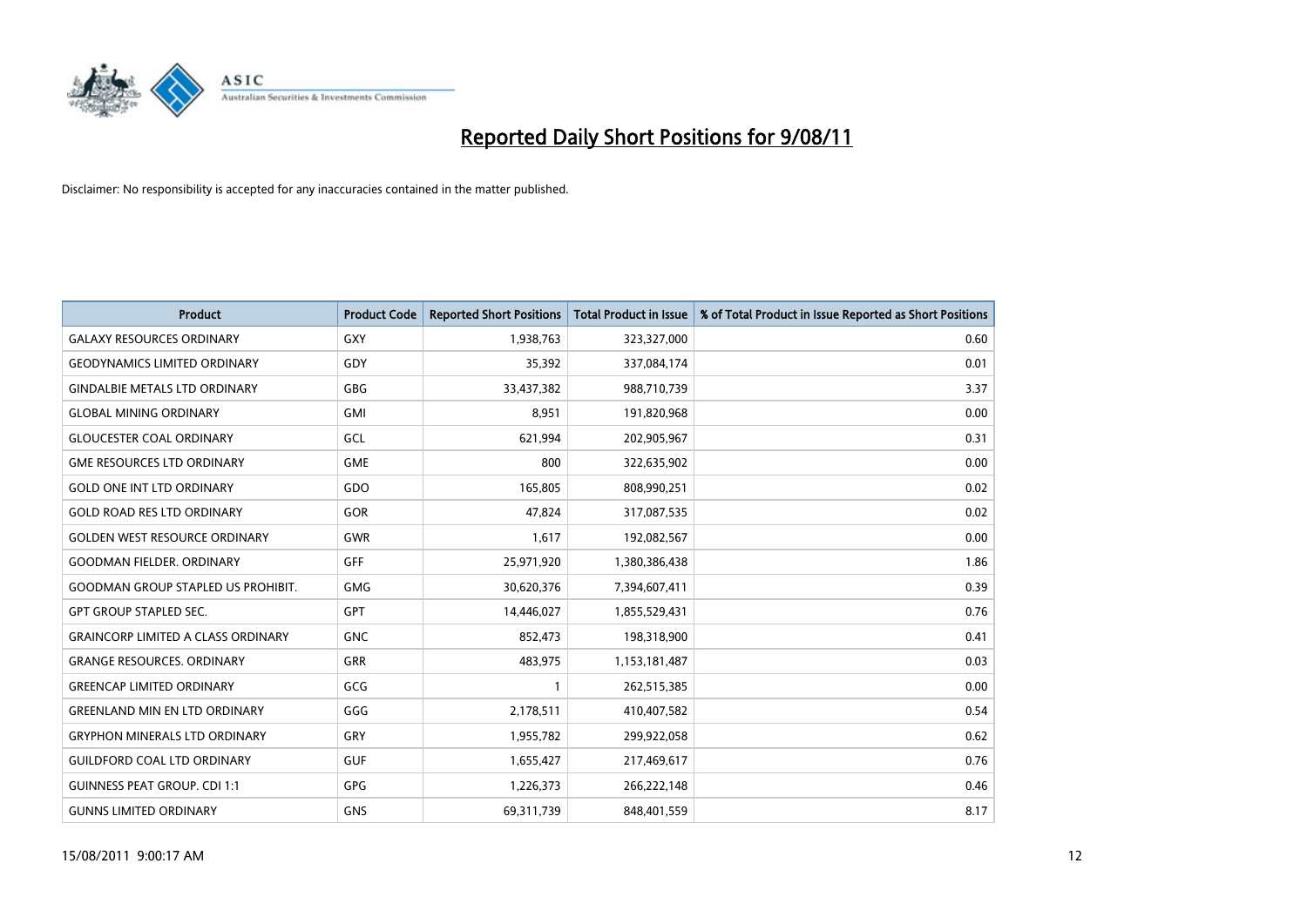

| <b>Product</b>                        | <b>Product Code</b> | <b>Reported Short Positions</b> | <b>Total Product in Issue</b> | % of Total Product in Issue Reported as Short Positions |
|---------------------------------------|---------------------|---------------------------------|-------------------------------|---------------------------------------------------------|
| <b>GWA GROUP LTD ORDINARY</b>         | <b>GWA</b>          | 7,138,069                       | 301,525,014                   | 2.34                                                    |
| HARVEY NORMAN ORDINARY                | <b>HVN</b>          | 54,343,762                      | 1,062,316,784                 | 5.09                                                    |
| HASTIE GROUP LIMITED ORDINARY         | <b>HST</b>          | 13,089,274                      | 1,367,511,426                 | 0.96                                                    |
| HASTINGS DIVERSIFIED STAPLED SECURITY | <b>HDF</b>          | 2,233,013                       | 530,001,072                   | 0.41                                                    |
| <b>HEARTWARE INT INC CDI 35:1</b>     | <b>HIN</b>          | 272,008                         | 48,598,550                    | 0.56                                                    |
| <b>HENDERSON GROUP CDI 1:1</b>        | <b>HGG</b>          | 4,458,451                       | 628,839,582                   | 0.70                                                    |
| HFA HOLDINGS LIMITED ORDINARY         | <b>HFA</b>          | 16,273                          | 117,332,831                   | 0.01                                                    |
| HGL LIMITED ORDINARY                  | <b>HNG</b>          | 38,000                          | 55,336,383                    | 0.07                                                    |
| HIGHLANDS PACIFIC ORDINARY            | HIG                 | 2,690,019                       | 686,082,148                   | 0.39                                                    |
| HILLGROVE RES LTD ORDINARY            | <b>HGO</b>          | 357,291                         | 793,698,575                   | 0.04                                                    |
| HILLS HOLDINGS LTD ORDINARY           | <b>HIL</b>          | 3,851,288                       | 249,139,016                   | 1.54                                                    |
| HORIZON OIL LIMITED ORDINARY          | <b>HZN</b>          | 14,851,637                      | 1,130,811,515                 | 1.31                                                    |
| HUNNU COAL LIMITED ORDINARY           | <b>HUN</b>          | 170,008                         | 216,565,002                   | 0.08                                                    |
| <b>ICON ENERGY LIMITED ORDINARY</b>   | <b>ICN</b>          | 67,000                          | 469,301,394                   | 0.01                                                    |
| <b>IINET LIMITED ORDINARY</b>         | IIIN                | 1,490,727                       | 152,169,119                   | 0.98                                                    |
| <b>IKWEZI MINING LTD ORDINARY</b>     | <b>IKW</b>          | 2,683,423                       | 168,800,000                   | 1.59                                                    |
| <b>ILUKA RESOURCES ORDINARY</b>       | <b>ILU</b>          | 3,625,818                       | 418,700,517                   | 0.86                                                    |
| <b>IMDEX LIMITED ORDINARY</b>         | <b>IMD</b>          | 129,696                         | 199,414,165                   | 0.06                                                    |
| IMF (AUSTRALIA) LTD ORDINARY          | <b>IMF</b>          | 329,544                         | 123,828,193                   | 0.26                                                    |
| IMX RESOURCES LTD ORDINARY            | <b>IXR</b>          | 20,000                          | 262,612,803                   | 0.01                                                    |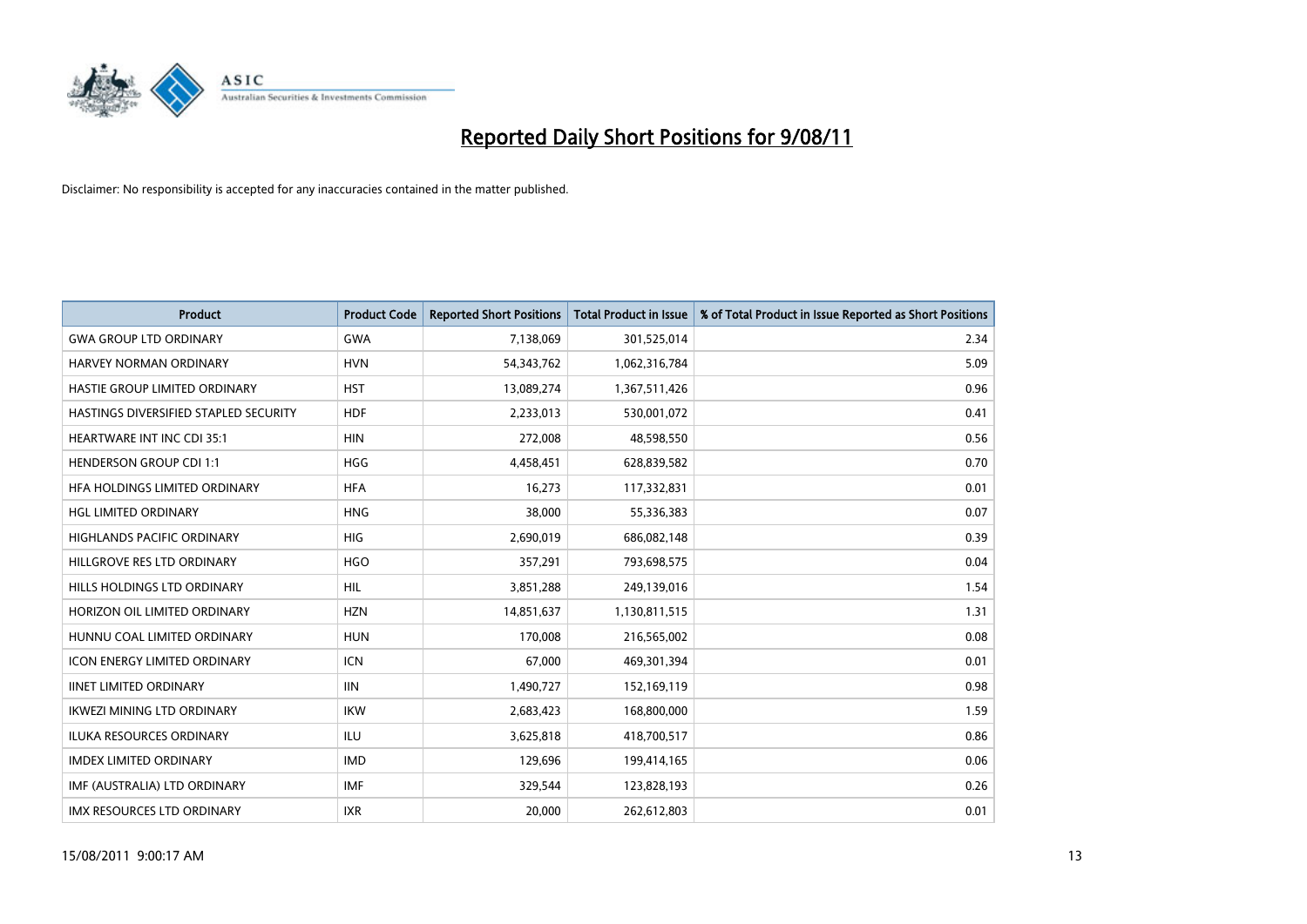

| <b>Product</b>                                | <b>Product Code</b> | <b>Reported Short Positions</b> | <b>Total Product in Issue</b> | % of Total Product in Issue Reported as Short Positions |
|-----------------------------------------------|---------------------|---------------------------------|-------------------------------|---------------------------------------------------------|
| <b>INCITEC PIVOT ORDINARY</b>                 | <b>IPL</b>          | 2,278,447                       | 1,628,730,107                 | 0.13                                                    |
| INDAGO RESOURCES LTD ORDINARY                 | <b>IDG</b>          | 8,179                           | 4,920,997                     | 0.17                                                    |
| <b>INDEPENDENCE GROUP ORDINARY</b>            | IGO                 | 1,573,258                       | 202,907,135                   | 0.77                                                    |
| <b>INDO MINES LIMITED ORDINARY</b>            | <b>IDO</b>          | 40,000                          | 229,809,304                   | 0.02                                                    |
| <b>INDOPHIL RESOURCES ORDINARY</b>            | <b>IRN</b>          | 15,009,489                      | 995,437,860                   | 1.50                                                    |
| <b>INDUSTREA LIMITED ORDINARY</b>             | IDL                 | 1,419,785                       | 364,733,566                   | 0.39                                                    |
| INFIGEN ENERGY STAPLED SECURITIES             | <b>IFN</b>          | 4,018,512                       | 762,265,972                   | 0.53                                                    |
| ING RE COM GROUP STAPLED SECURITIES           | ILF                 | 9,075                           | 441,029,194                   | 0.00                                                    |
| <b>INSURANCE AUSTRALIA ORDINARY</b>           | IAG                 | 11,806,652                      | 2,079,034,021                 | 0.55                                                    |
| INT GOLDFIELDS LTD ORDINARY                   | <b>IGS</b>          | 11,042,682                      | 571,520,386                   | 1.93                                                    |
| INTEGRA MINING LTD. ORDINARY                  | <b>IGR</b>          | 4,856,158                       | 843,493,881                   | 0.57                                                    |
| <b>INTREPID MINES ORDINARY</b>                | <b>IAU</b>          | 4,017,834                       | 522,300,939                   | 0.77                                                    |
| <b>INVESTA OFFICE FUND STAPLED SECURITIES</b> | <b>IOF</b>          | 10,536,947                      | 2,729,071,212                 | 0.38                                                    |
| <b>INVOCARE LIMITED ORDINARY</b>              | <b>IVC</b>          | 941,915                         | 107,912,897                   | 0.86                                                    |
| <b>ION LIMITED ORDINARY</b>                   | <b>ION</b>          | 164,453                         | 256,365,105                   | 0.06                                                    |
| <b>IOOF HOLDINGS LTD ORDINARY</b>             | IFL.                | 1,345,452                       | 229,794,395                   | 0.55                                                    |
| <b>IRESS MARKET TECH. ORDINARY</b>            | <b>IRE</b>          | 2,004,064                       | 126,992,462                   | 1.55                                                    |
| <b>IRON ORE HOLDINGS ORDINARY</b>             | <b>IOH</b>          | 122,067                         | 166,087,005                   | 0.07                                                    |
| ISHARES MSCI AUS 200 ISHARES MSCI AUS 200     | IOZ                 | 54,546                          | 2,400,836                     | 2.27                                                    |
| ISHARES MSCI EM MKTS CDI 1:1                  | <b>IEM</b>          | 18,083                          | 425,700,000                   | 0.00                                                    |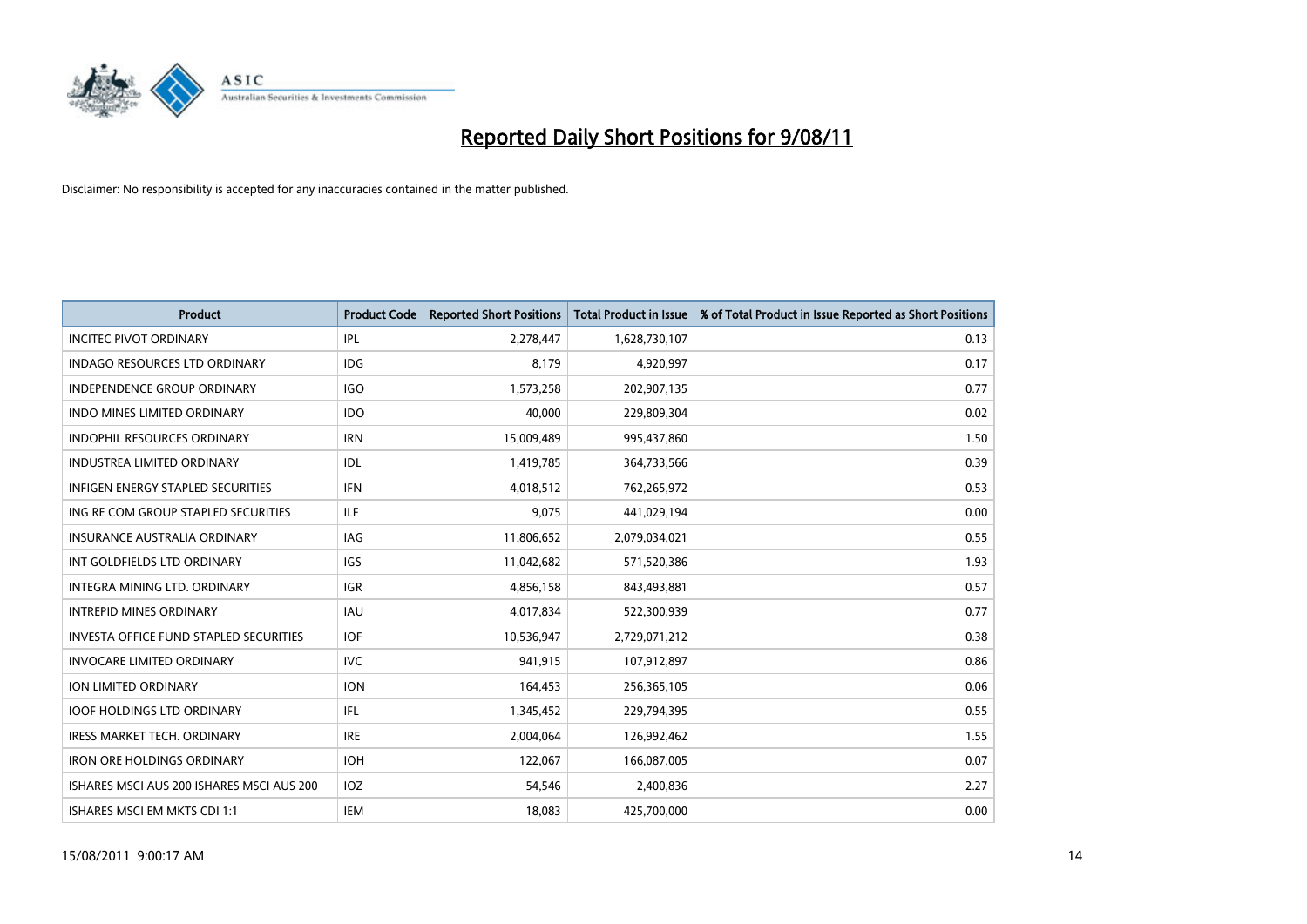

| <b>Product</b>                                  | <b>Product Code</b> | <b>Reported Short Positions</b> | <b>Total Product in Issue</b> | % of Total Product in Issue Reported as Short Positions |
|-------------------------------------------------|---------------------|---------------------------------|-------------------------------|---------------------------------------------------------|
| ISHARES S&P 500 CDI 1:1                         | <b>IVV</b>          | 8.868                           | 116,350,000                   | 0.01                                                    |
| ISHARES S&P HIGH DIV ISHARES S&P HIGH DIV       | <b>IHD</b>          | 13,653                          | 2,300,931                     | 0.59                                                    |
| ISHARES SMALL ORDS ISHARES SMALL ORDS           | <b>ISO</b>          | 92.064                          | 3,901,916                     | 2.36                                                    |
| IVANHOE AUSTRALIA ORDINARY                      | <b>IVA</b>          | 90,979                          | 418,709,553                   | 0.02                                                    |
| <b>JAMES HARDIE INDUST CHESS DEPOSITARY INT</b> | <b>IHX</b>          | 24,039,955                      | 437,311,611                   | 5.49                                                    |
| <b>JAMESON RESOURCES ORDINARY</b>               | <b>JAL</b>          | 1,600,000                       | 95,828,865                    | 1.67                                                    |
| <b>IB HI-FI LIMITED ORDINARY</b>                | <b>IBH</b>          | 18,153,026                      | 98,535,763                    | 18.38                                                   |
| <b>KAGARA LTD ORDINARY</b>                      | KZL                 | 10,143,953                      | 717,943,836                   | 1.40                                                    |
| KAIRIKI ENERGY LTD RIGHTS 19-AUG-11             | <b>KIKRB</b>        | 840.000                         | 1,781,283,996                 | 0.05                                                    |
| KANGAROO RES LTD ORDINARY                       | <b>KRL</b>          | 600,000                         | 3,434,430,012                 | 0.02                                                    |
| KAROON GAS AUSTRALIA ORDINARY                   | <b>KAR</b>          | 1,872,952                       | 221,420,769                   | 0.83                                                    |
| KASBAH RESOURCES ORDINARY                       | <b>KAS</b>          | 19,883                          | 364,262,596                   | 0.01                                                    |
| KATHMANDU HOLD LTD ORDINARY                     | <b>KMD</b>          | 1,048,793                       | 200,000,000                   | 0.52                                                    |
| KEYBRIDGE CAPITAL ORDINARY                      | <b>KBC</b>          | 77,999                          | 172,070,564                   | 0.05                                                    |
| KIMBERLEY METALS LTD ORDINARY                   | <b>KBL</b>          | 1,820                           | 164,452,978                   | 0.00                                                    |
| KINGSGATE CONSOLID. ORDINARY                    | <b>KCN</b>          | 2,656,092                       | 135,338,157                   | 1.96                                                    |
| KINGSROSE MINING LTD ORDINARY                   | <b>KRM</b>          | 597,621                         | 266,088,064                   | 0.22                                                    |
| LEIGHTON HOLDINGS ORDINARY                      | LEI                 | 6,824,476                       | 336,515,596                   | 2.04                                                    |
| LEND LEASE GROUP UNIT/ORD STAPLED               | LLC                 | 2,816,181                       | 570,915,669                   | 0.48                                                    |
| LINC ENERGY LTD ORDINARY                        | <b>LNC</b>          | 6,608,181                       | 503,418,900                   | 1.31                                                    |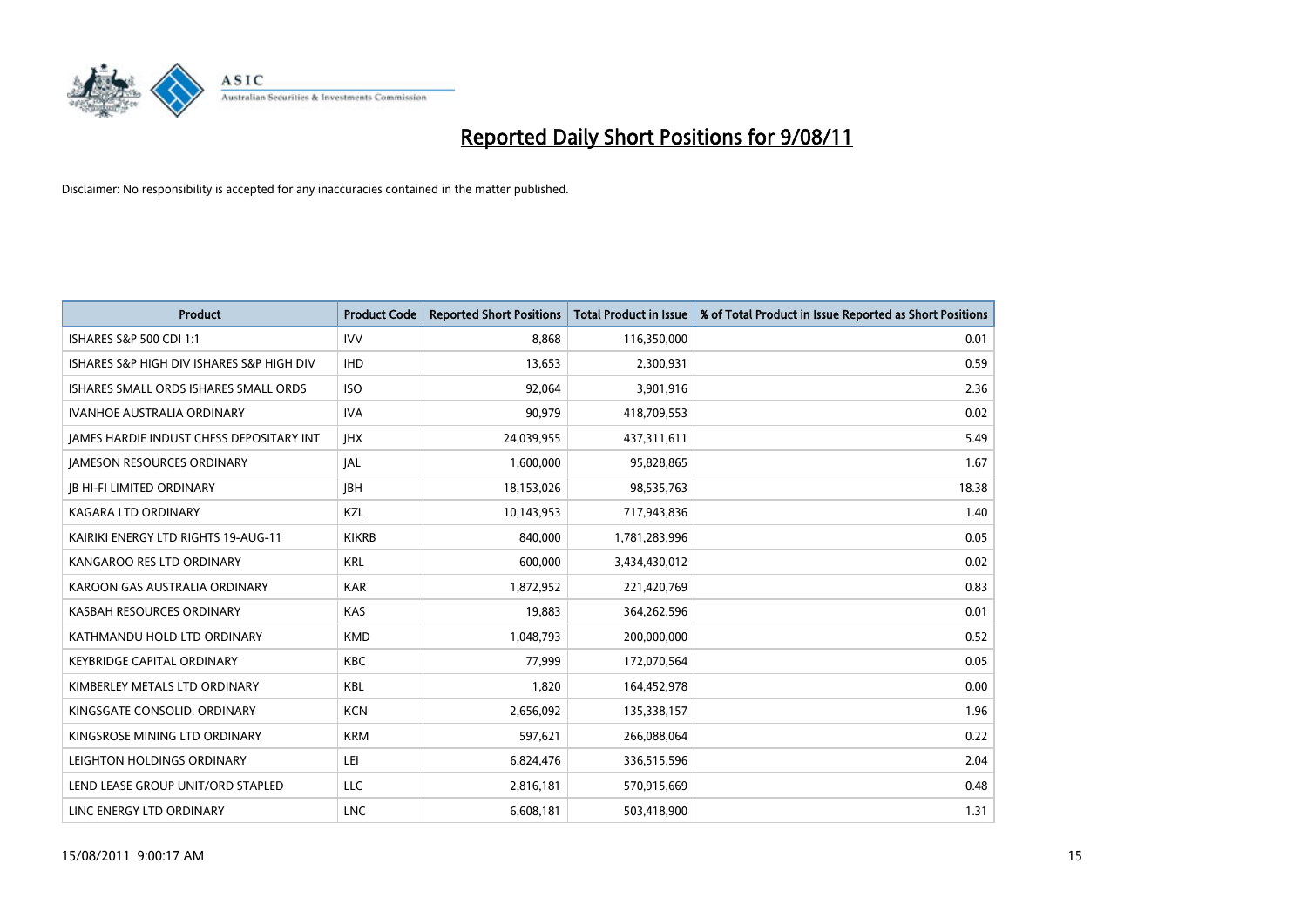

| <b>Product</b>                        | <b>Product Code</b> | <b>Reported Short Positions</b> | <b>Total Product in Issue</b> | % of Total Product in Issue Reported as Short Positions |
|---------------------------------------|---------------------|---------------------------------|-------------------------------|---------------------------------------------------------|
| LIQUEFIED NATURAL ORDINARY            | LNG                 | 97.340                          | 267,699,015                   | 0.04                                                    |
| LUDOWICI LIMITED ORDINARY             | LDW                 | 6,496                           | 29,353,354                    | 0.02                                                    |
| LYNAS CORPORATION ORDINARY            | <b>LYC</b>          | 42,984,872                      | 1,713,646,913                 | 2.52                                                    |
| M2 TELECOMMUNICATION ORDINARY         | <b>MTU</b>          | 102,681                         | 123,731,285                   | 0.08                                                    |
| MACARTHUR COAL ORDINARY               | <b>MCC</b>          | 1,279,144                       | 302,092,343                   | 0.42                                                    |
| <b>MACMAHON HOLDINGS ORDINARY</b>     | <b>MAH</b>          | 5,463,304                       | 733,711,705                   | 0.76                                                    |
| MACQ ATLAS ROADS GRP ORDINARY STAPLED | <b>MOA</b>          | 6,471,783                       | 452,345,907                   | 1.44                                                    |
| MACQUARIE GROUP LTD ORDINARY          | <b>MOG</b>          | 4,111,007                       | 348,279,791                   | 1.15                                                    |
| MAP GROUP STAPLED US PROHIBIT.        | <b>MAP</b>          | 5,846,062                       | 1,861,210,782                 | 0.31                                                    |
| <b>MATRIX C &amp; E LTD ORDINARY</b>  | <b>MCE</b>          | 133,881                         | 77,081,507                    | 0.17                                                    |
| MAYNE PHARMA LTD ORDINARY             | <b>MYX</b>          | 28,511                          | 151,778,700                   | 0.02                                                    |
| MCMILLAN SHAKESPEARE ORDINARY         | <b>MMS</b>          | 51,766                          | 68,081,810                    | 0.07                                                    |
| MCPHERSON'S LTD ORDINARY              | <b>MCP</b>          | 226,798                         | 72,401,758                    | 0.31                                                    |
| MEDUSA MINING LTD ORDINARY            | <b>MML</b>          | 2,104,595                       | 188,233,911                   | 1.11                                                    |
| MELBOURNE IT LIMITED ORDINARY         | <b>MLB</b>          | 149,008                         | 80,662,621                    | 0.19                                                    |
| MEO AUSTRALIA LTD ORDINARY            | <b>MEO</b>          | 858,039                         | 539,913,260                   | 0.15                                                    |
| <b>MERMAID MARINE ORDINARY</b>        | <b>MRM</b>          | 2,037,075                       | 215,376,756                   | 0.95                                                    |
| MESOBLAST LIMITED ORDINARY            | <b>MSB</b>          | 2,010,005                       | 280,425,258                   | 0.72                                                    |
| METALS X LIMITED ORDINARY             | <b>MLX</b>          | 248,980                         | 1,365,661,782                 | 0.02                                                    |
| METCASH LIMITED ORDINARY              | <b>MTS</b>          | 29,126,308                      | 768,928,924                   | 3.75                                                    |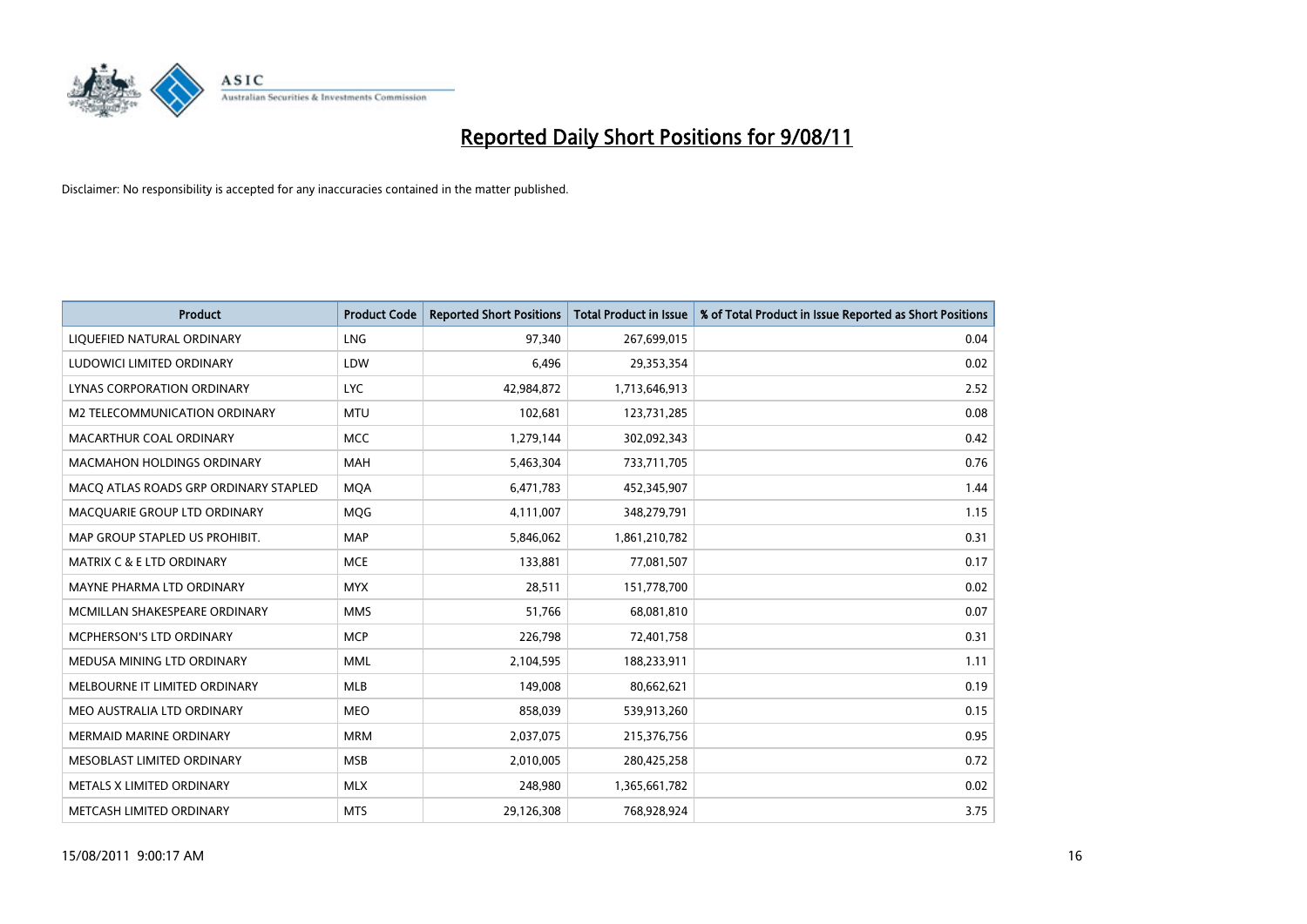

| <b>Product</b>                    | <b>Product Code</b> | <b>Reported Short Positions</b> | Total Product in Issue | % of Total Product in Issue Reported as Short Positions |
|-----------------------------------|---------------------|---------------------------------|------------------------|---------------------------------------------------------|
| METGASCO LIMITED ORDINARY         | <b>MEL</b>          | 359,435                         | 276,213,791            | 0.13                                                    |
| <b>METMINCO LIMITED ORDINARY</b>  | <b>MNC</b>          | 2,698,619                       | 1,462,616,146          | 0.19                                                    |
| MHM METALS LIMITED ORDINARY       | <b>MHM</b>          | 97,433                          | 102,252,570            | 0.10                                                    |
| MICLYN EXP OFFSHR ORDINARY        | <b>MIO</b>          | 301,871                         | 274,618,684            | 0.10                                                    |
| MINARA RESOURCES ORDINARY         | <b>MRE</b>          | 16,785,904                      | 1,169,424,487          | 1.43                                                    |
| MINCOR RESOURCES NL ORDINARY      | <b>MCR</b>          | 1,896,203                       | 200,608,804            | 0.94                                                    |
| MINEMAKERS LIMITED ORDINARY       | <b>MAK</b>          | 44,227                          | 227,003,950            | 0.02                                                    |
| MINERAL DEPOSITS ORDINARY         | <b>MDL</b>          | 216,009                         | 83,538,786             | 0.25                                                    |
| MINERAL RESOURCES, ORDINARY       | <b>MIN</b>          | 803,488                         | 183,773,017            | 0.45                                                    |
| MIRABELA NICKEL LTD ORDINARY      | <b>MBN</b>          | 11,959,956                      | 491,781,237            | 2.43                                                    |
| MIRVAC GROUP STAPLED SECURITIES   | <b>MGR</b>          | 34,717,532                      | 3,416,924,188          | 0.99                                                    |
| MISSION NEWENERGY ORDINARY        | <b>MBT</b>          | 1,400                           | 8,634,036              | 0.02                                                    |
| <b>MOLOPO ENERGY LTD ORDINARY</b> | <b>MPO</b>          | 1,557,996                       | 245,579,810            | 0.63                                                    |
| MONADELPHOUS GROUP ORDINARY       | <b>MND</b>          | 848,245                         | 87,576,827             | 0.96                                                    |
| MORTGAGE CHOICE LTD ORDINARY      | <b>MOC</b>          | 80                              | 119,948,255            | 0.00                                                    |
| <b>MOUNT GIBSON IRON ORDINARY</b> | <b>MGX</b>          | 11,536,535                      | 1,082,570,693          | 1.05                                                    |
| MSF SUGAR LIMITED ORDINARY        | <b>MSF</b>          | 9,900                           | 69,165,378             | 0.01                                                    |
| MULTIPLEX SITES SITES             | <b>MXUPA</b>        | 172                             | 4,500,000              | 0.00                                                    |
| MURCHISON METALS LTD ORDINARY     | <b>MMX</b>          | 12,901,899                      | 437,309,555            | 2.93                                                    |
| MYER HOLDINGS LTD ORDINARY        | <b>MYR</b>          | 31,162,273                      | 583,147,884            | 5.36                                                    |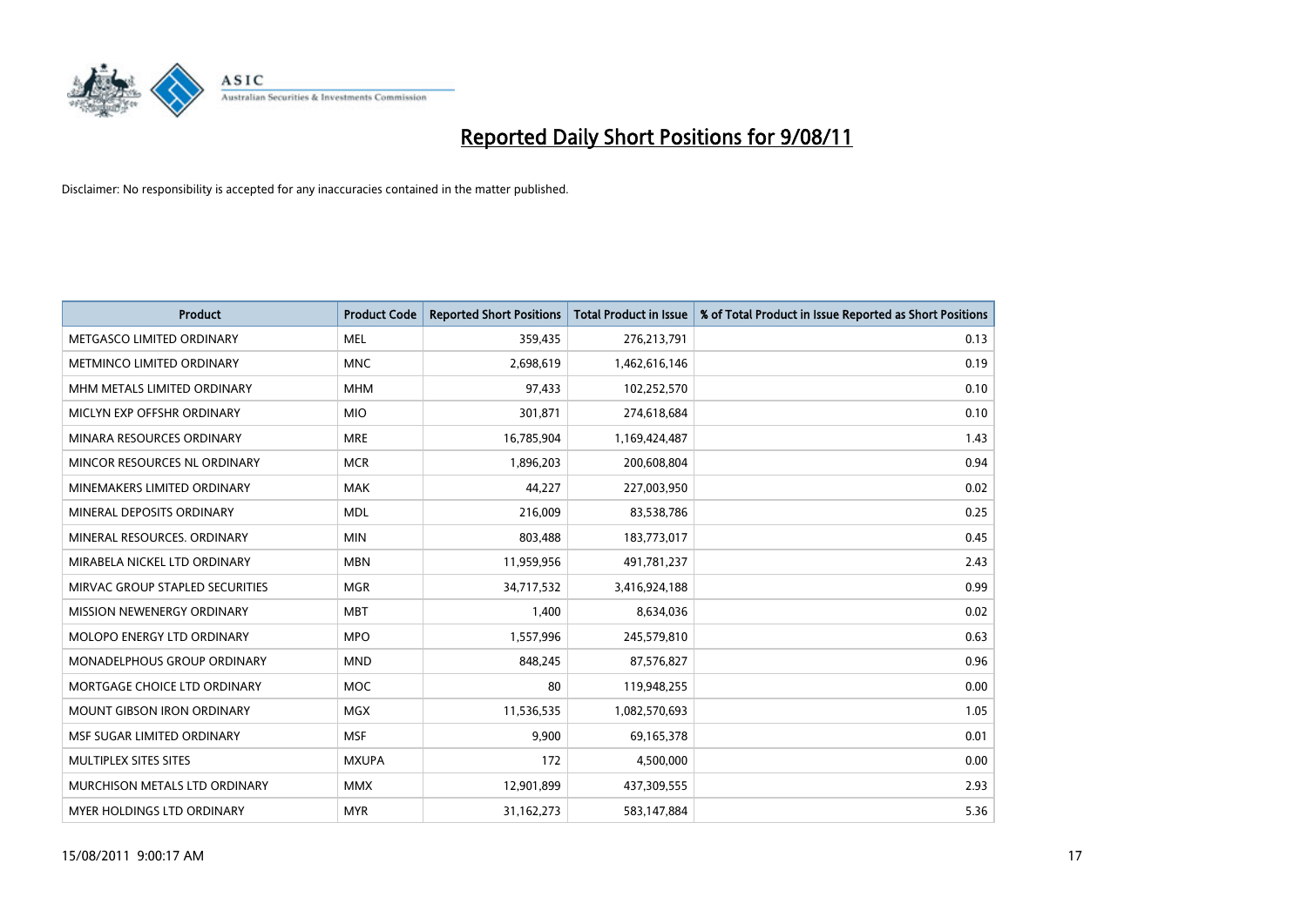

| <b>Product</b>                  | <b>Product Code</b> | <b>Reported Short Positions</b> | <b>Total Product in Issue</b> | % of Total Product in Issue Reported as Short Positions |
|---------------------------------|---------------------|---------------------------------|-------------------------------|---------------------------------------------------------|
| <b>MYSTATE LIMITED ORDINARY</b> | <b>MYS</b>          | 1,400                           | 67,439,158                    | 0.00                                                    |
| NANOSONICS LIMITED ORDINARY     | <b>NAN</b>          | 5,008                           | 230,490,585                   | 0.00                                                    |
| NATIONAL AUST. BANK ORDINARY    | <b>NAB</b>          | 14,004,512                      | 2,201,147,145                 | 0.61                                                    |
| NATURAL FUEL LIMITED ORDINARY   | <b>NFL</b>          |                                 | 1,121,912                     | 0.00                                                    |
| NAVITAS LIMITED ORDINARY        | <b>NVT</b>          | 3,452,628                       | 375,230,115                   | 0.90                                                    |
| NEPTUNE MARINE ORDINARY         | <b>NMS</b>          | 697,533                         | 1,748,545,632                 | 0.04                                                    |
| NEW HOPE CORPORATION ORDINARY   | <b>NHC</b>          | 468,301                         | 830,230,549                   | 0.05                                                    |
| NEWCREST MINING ORDINARY        | <b>NCM</b>          | 4,071,921                       | 765,000,000                   | 0.53                                                    |
| NEWS CORP A NON-VOTING CDI      | <b>NWSLV</b>        | 3,295,853                       | 1,829,971,892                 | 0.18                                                    |
| NEWS CORP B VOTING CDI          | <b>NWS</b>          | 4,040,764                       | 798,520,953                   | 0.50                                                    |
| NEXBIS LIMITED ORDINARY         | <b>NBS</b>          | 163,733                         | 798,356,704                   | 0.02                                                    |
| NEXTDC LIMITED ORDINARY         | <b>NXT</b>          | 134,285                         | 112,104,986                   | 0.12                                                    |
| NEXUS ENERGY LIMITED ORDINARY   | <b>NXS</b>          | 18,619,841                      | 1,326,337,066                 | 1.39                                                    |
| NIB HOLDINGS LIMITED ORDINARY   | <b>NHF</b>          | 236,542                         | 466,733,110                   | 0.05                                                    |
| NICK SCALI LIMITED ORDINARY     | <b>NCK</b>          | 5,000                           | 81,000,000                    | 0.01                                                    |
| NIDO PETROLEUM ORDINARY         | <b>NDO</b>          | 744,470                         | 1,389,163,151                 | 0.05                                                    |
| NOBLE MINERAL RES ORDINARY      | <b>NMG</b>          | 379,315                         | 397,574,003                   | 0.09                                                    |
| NORTHERN CREST ORDINARY         | <b>NOC</b>          | 24,345                          | 133,484,723                   | 0.02                                                    |
| NORTHERN IRON LTD ORDINARY      | <b>NFE</b>          | 508,500                         | 336,084,863                   | 0.15                                                    |
| NRW HOLDINGS LIMITED ORDINARY   | <b>NWH</b>          | 520,991                         | 278,888,011                   | 0.18                                                    |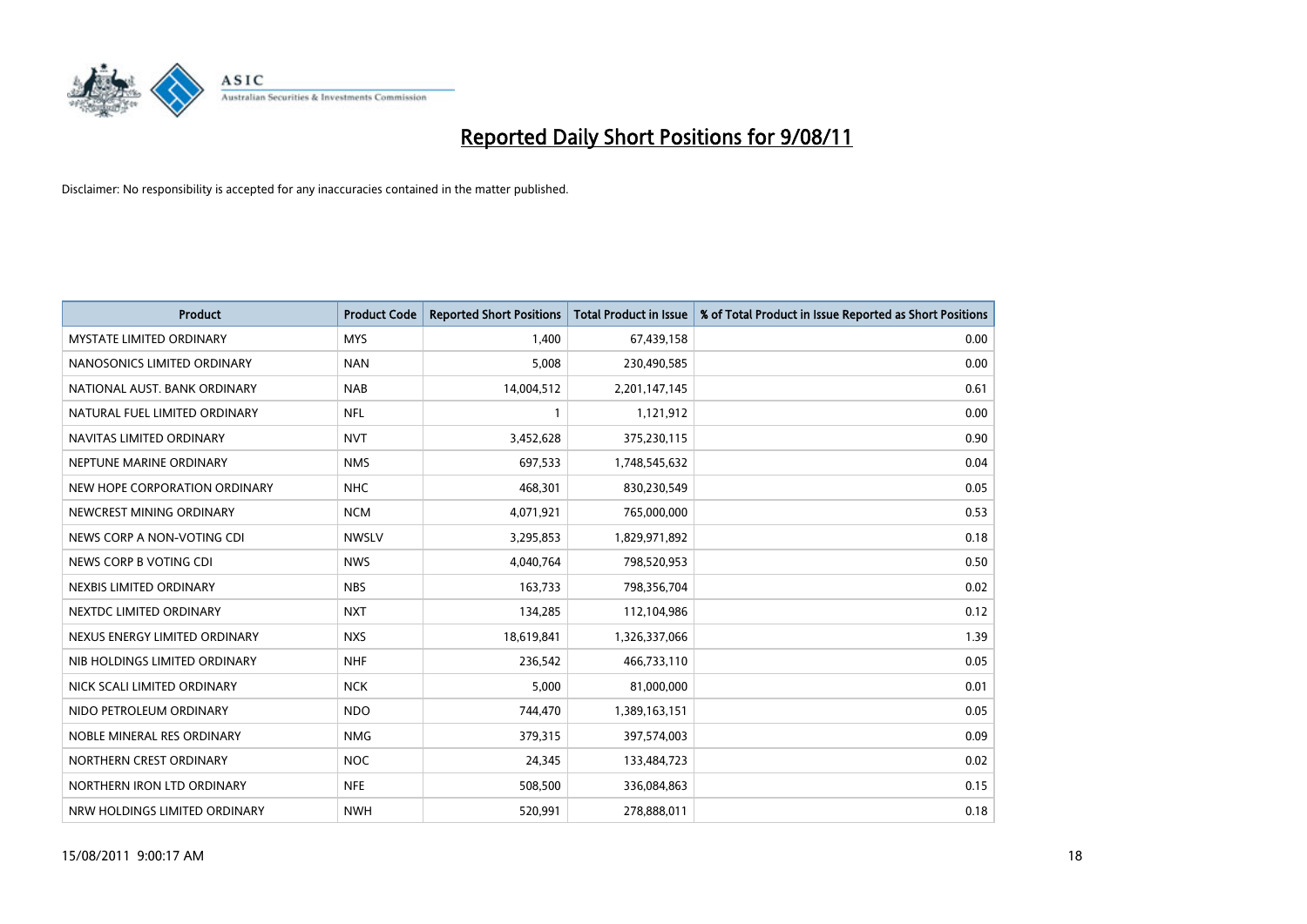

| <b>Product</b>                        | <b>Product Code</b> | <b>Reported Short Positions</b> | <b>Total Product in Issue</b> | % of Total Product in Issue Reported as Short Positions |
|---------------------------------------|---------------------|---------------------------------|-------------------------------|---------------------------------------------------------|
| NUFARM LIMITED ORDINARY               | <b>NUF</b>          | 5,505,239                       | 261,833,005                   | 2.10                                                    |
| NYOTA MINERALS LTD ORDINARY           | <b>NYO</b>          | 460,000                         | 477,948,263                   | 0.10                                                    |
| <b>OAKTON LIMITED ORDINARY</b>        | <b>OKN</b>          | 617,802                         | 93,800,235                    | 0.66                                                    |
| OCEANAGOLD CORP. CHESS DEPOSITARY INT | <b>OGC</b>          | 246,682                         | 262,600,385                   | 0.09                                                    |
| OCEANIA CAPITAL LTD ORDINARY          | <b>OCP</b>          | 2,500                           | 91,921,295                    | 0.00                                                    |
| OIL SEARCH LTD ORDINARY               | OSH                 | 10,208,688                      | 1,320,648,378                 | 0.77                                                    |
| OM HOLDINGS LIMITED ORDINARY          | <b>OMH</b>          | 9,372,707                       | 504,105,150                   | 1.85                                                    |
| <b>ONESTEEL LIMITED ORDINARY</b>      | OST                 | 16,347,880                      | 1,338,106,652                 | 1.22                                                    |
| ORICA LIMITED ORDINARY                | ORI                 | 2,151,575                       | 363,966,570                   | 0.58                                                    |
| ORIGIN ENERGY ORDINARY                | <b>ORG</b>          | 3,461,641                       | 1,064,549,259                 | 0.31                                                    |
| OROCOBRE LIMITED ORDINARY             | <b>ORE</b>          | 188,667                         | 103,188,894                   | 0.18                                                    |
| OROTONGROUP LIMITED ORDINARY          | <b>ORL</b>          | 110,001                         | 40,880,902                    | 0.27                                                    |
| OTTO ENERGY LIMITED ORDINARY          | <b>OEL</b>          | 109,204                         | 1,138,290,071                 | 0.01                                                    |
| OZ MINERALS ORDINARY                  | OZL                 | 6,549,900                       | 323,877,514                   | 2.01                                                    |
| <b>PACIFIC BRANDS ORDINARY</b>        | <b>PBG</b>          | 15,034,247                      | 931,386,248                   | 1.61                                                    |
| PALADIN ENERGY LTD ORDINARY           | PDN                 | 17,018,131                      | 777,698,217                   | 2.19                                                    |
| PANAUST LIMITED ORDINARY              | <b>PNA</b>          | 12,603,744                      | 593,867,443                   | 2.11                                                    |
| PANORAMIC RESOURCES ORDINARY          | PAN                 | 1,059,073                       | 207,050,710                   | 0.51                                                    |
| PAPERLINX LIMITED ORDINARY            | <b>PPX</b>          | 4,208,487                       | 603,580,761                   | 0.70                                                    |
| PAPILLON RES LTD ORDINARY             | PIR                 | 256,974                         | 204,256,658                   | 0.13                                                    |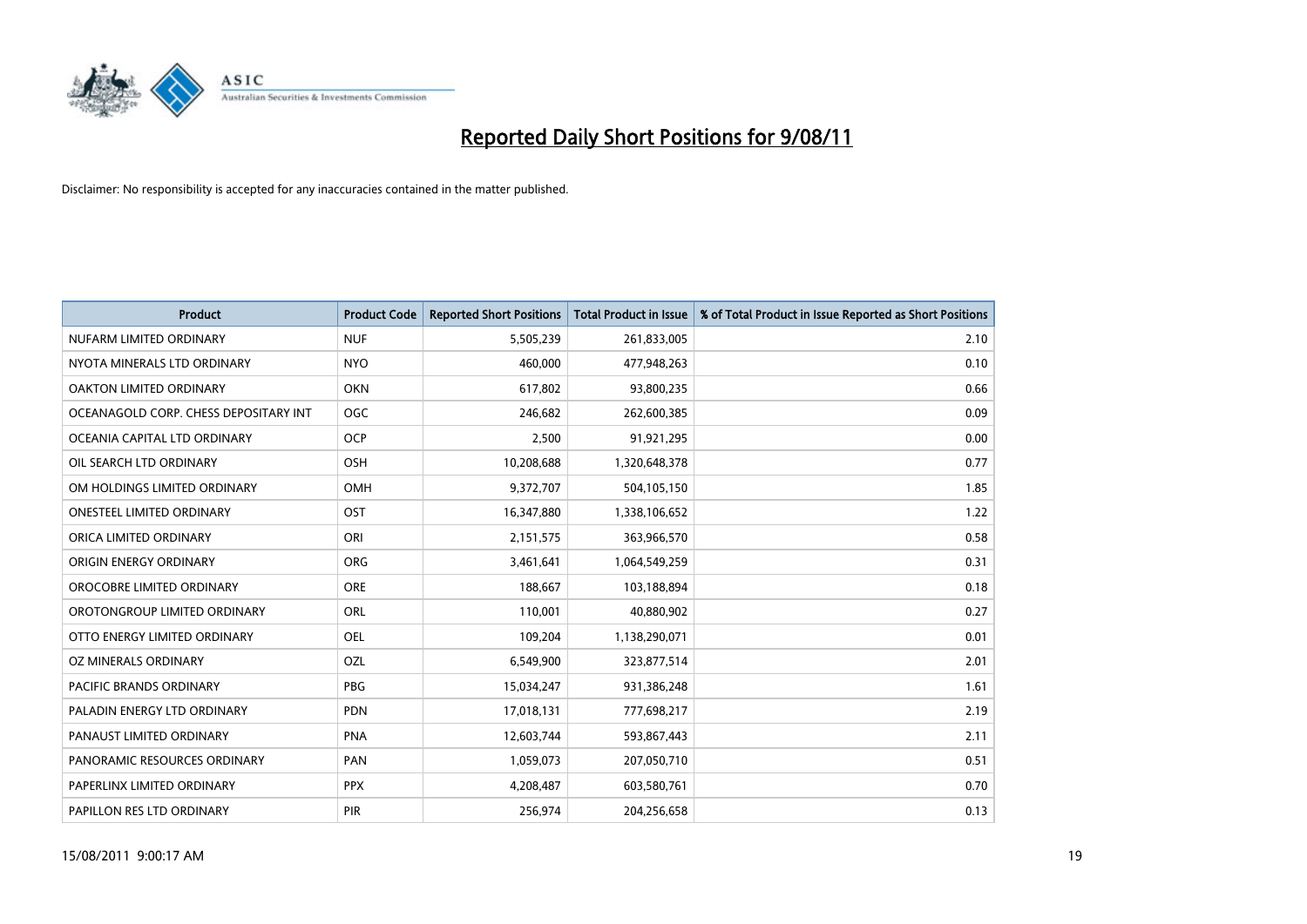

| <b>Product</b>                | <b>Product Code</b> | <b>Reported Short Positions</b> | <b>Total Product in Issue</b> | % of Total Product in Issue Reported as Short Positions |
|-------------------------------|---------------------|---------------------------------|-------------------------------|---------------------------------------------------------|
| PATTIES FOODS LTD ORDINARY    | PFL                 |                                 | 138,989,223                   | 0.00                                                    |
| PEAK RESOURCES ORDINARY       | <b>PEK</b>          | 90,511                          | 155,979,643                   | 0.06                                                    |
| PEET LIMITED ORDINARY         | <b>PPC</b>          | 93,049                          | 318,038,544                   | 0.02                                                    |
| PENINSULA ENERGY LTD ORDINARY | <b>PEN</b>          | 2,883,879                       | 2,099,337,752                 | 0.14                                                    |
| PERILYA LIMITED ORDINARY      | PEM                 | 371,665                         | 526,075,563                   | 0.07                                                    |
| PERPETUAL LIMITED ORDINARY    | PPT                 | 2,764,077                       | 44,671,129                    | 6.15                                                    |
| PERSEUS MINING LTD ORDINARY   | PRU                 | 3,795,457                       | 425,667,088                   | 0.89                                                    |
| PETSEC ENERGY ORDINARY        | <b>PSA</b>          | 223,332                         | 231,283,622                   | 0.10                                                    |
| PHARMAXIS LTD ORDINARY        | <b>PXS</b>          | 802.095                         | 228,390,309                   | 0.34                                                    |
| PHOTON GROUP LTD ORDINARY     | PGA                 | 250,510                         | 1,540,886,866                 | 0.02                                                    |
| PLATINUM ASSET ORDINARY       | <b>PTM</b>          | 8,273,846                       | 561,347,878                   | 1.49                                                    |
| PLATINUM AUSTRALIA ORDINARY   | <b>PLA</b>          | 4,576,719                       | 392,430,039                   | 1.18                                                    |
| PLATINUM CAPITAL LTD ORDINARY | <b>PMC</b>          |                                 | 164,959,410                   | 0.00                                                    |
| <b>PMP LIMITED ORDINARY</b>   | <b>PMP</b>          | 63,436                          | 329,879,212                   | 0.01                                                    |
| PORT BOUVARD LIMITED ORDINARY | PBD                 | 6.754                           | 593,868,295                   | 0.00                                                    |
| PREMIER INVESTMENTS ORDINARY  | <b>PMV</b>          | 474,027                         | 155,062,831                   | 0.28                                                    |
| PRIMA BIOMED LTD ORDINARY     | <b>PRR</b>          | 10,000                          | 1,003,115,222                 | 0.00                                                    |
| PRIMARY HEALTH CARE ORDINARY  | PRY                 | 10,243,391                      | 497,469,803                   | 2.04                                                    |
| PRIME MEDIA GRP LTD ORDINARY  | <b>PRT</b>          | 26,887                          | 366,330,303                   | 0.01                                                    |
| PRIMEAG AUSTRALIA ORDINARY    | PAG                 | 5,027,935                       | 223,375,665                   | 2.24                                                    |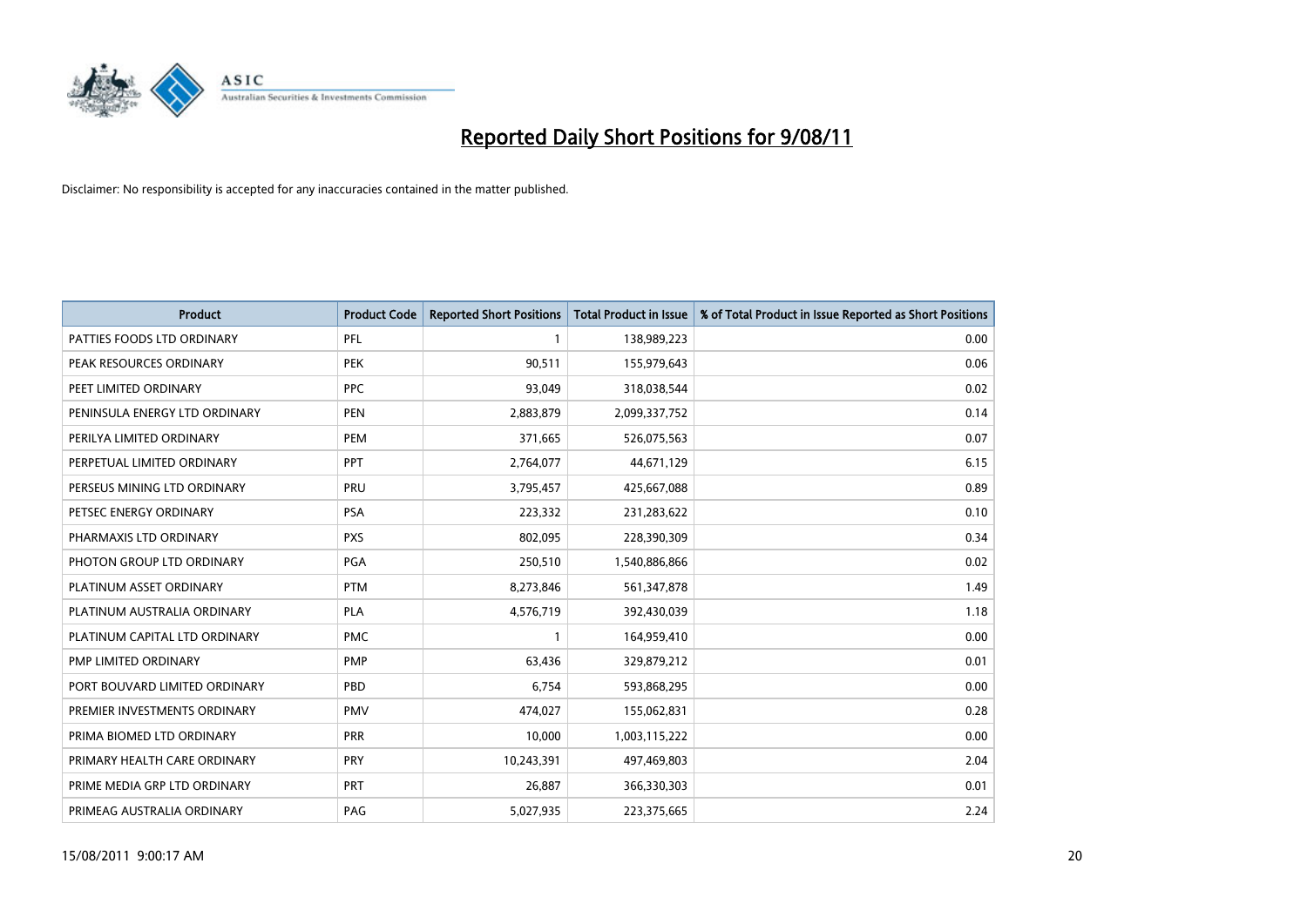

| <b>Product</b>                       | <b>Product Code</b> | <b>Reported Short Positions</b> | Total Product in Issue | % of Total Product in Issue Reported as Short Positions |
|--------------------------------------|---------------------|---------------------------------|------------------------|---------------------------------------------------------|
| PROGEN PHARMACEUTIC ORDINARY         | PGL                 | 151,596                         | 24,709,097             | 0.61                                                    |
| PROGRAMMED ORDINARY                  | <b>PRG</b>          | 795,389                         | 118,169,908            | 0.67                                                    |
| <b>PSIVIDA CORP CDI 1:1</b>          | <b>PVA</b>          | 6,878                           | 8,767,048              | 0.08                                                    |
| <b>QANTAS AIRWAYS ORDINARY</b>       | QAN                 | 36,166,292                      | 2,265,123,620          | 1.59                                                    |
| OBE INSURANCE GROUP ORDINARY         | <b>OBE</b>          | 20,860,692                      | 1,092,654,587          | 1.86                                                    |
| OR NATIONAL LIMITED ORDINARY         | <b>ORN</b>          | 25,174,122                      | 2,440,000,000          | 1.02                                                    |
| <b>QUBE LOGISTICS ORDINARY UNITS</b> | <b>QUB</b>          | 2,590                           | 610,839,329            | 0.00                                                    |
| RAMELIUS RESOURCES ORDINARY          | <b>RMS</b>          | 171,794                         | 291,767,215            | 0.04                                                    |
| RAMSAY HEALTH CARE ORDINARY          | <b>RHC</b>          | 1,393,756                       | 202,081,252            | 0.69                                                    |
| RANGE RESOURCES LTD ORDINARY         | <b>RRS</b>          | 523,476                         | 1,602,030,474          | 0.03                                                    |
| <b>RCR TOMLINSON ORDINARY</b>        | <b>RCR</b>          | 70,594                          | 132,010,172            | 0.05                                                    |
| <b>REA GROUP ORDINARY</b>            | <b>REA</b>          | 63,389                          | 130,401,680            | 0.05                                                    |
| RECKON LIMITED ORDINARY              | <b>RKN</b>          | 9,999                           | 133,384,060            | 0.01                                                    |
| <b>RED FORK ENERGY ORDINARY</b>      | <b>RFE</b>          | 179,529                         | 269,769,853            | 0.06                                                    |
| REDBANK ENERGY LTD ORDINARY          | <b>AEI</b>          | 19                              | 786,287                | 0.00                                                    |
| REDFLEX HOLDINGS ORDINARY            | <b>RDF</b>          | 10                              | 110,345,599            | 0.00                                                    |
| REED RESOURCES LTD ORDINARY          | <b>RDR</b>          | 503,026                         | 264,742,501            | 0.18                                                    |
| <b>REGIS RESOURCES ORDINARY</b>      | <b>RRL</b>          | 2,112,633                       | 432,523,680            | 0.49                                                    |
| RESMED INC CDI 10:1                  | <b>RMD</b>          | 8,571,823                       | 1,545,678,330          | 0.52                                                    |
| RESOLUTE MINING ORDINARY             | <b>RSG</b>          | 7,440,303                       | 467,758,990            | 1.58                                                    |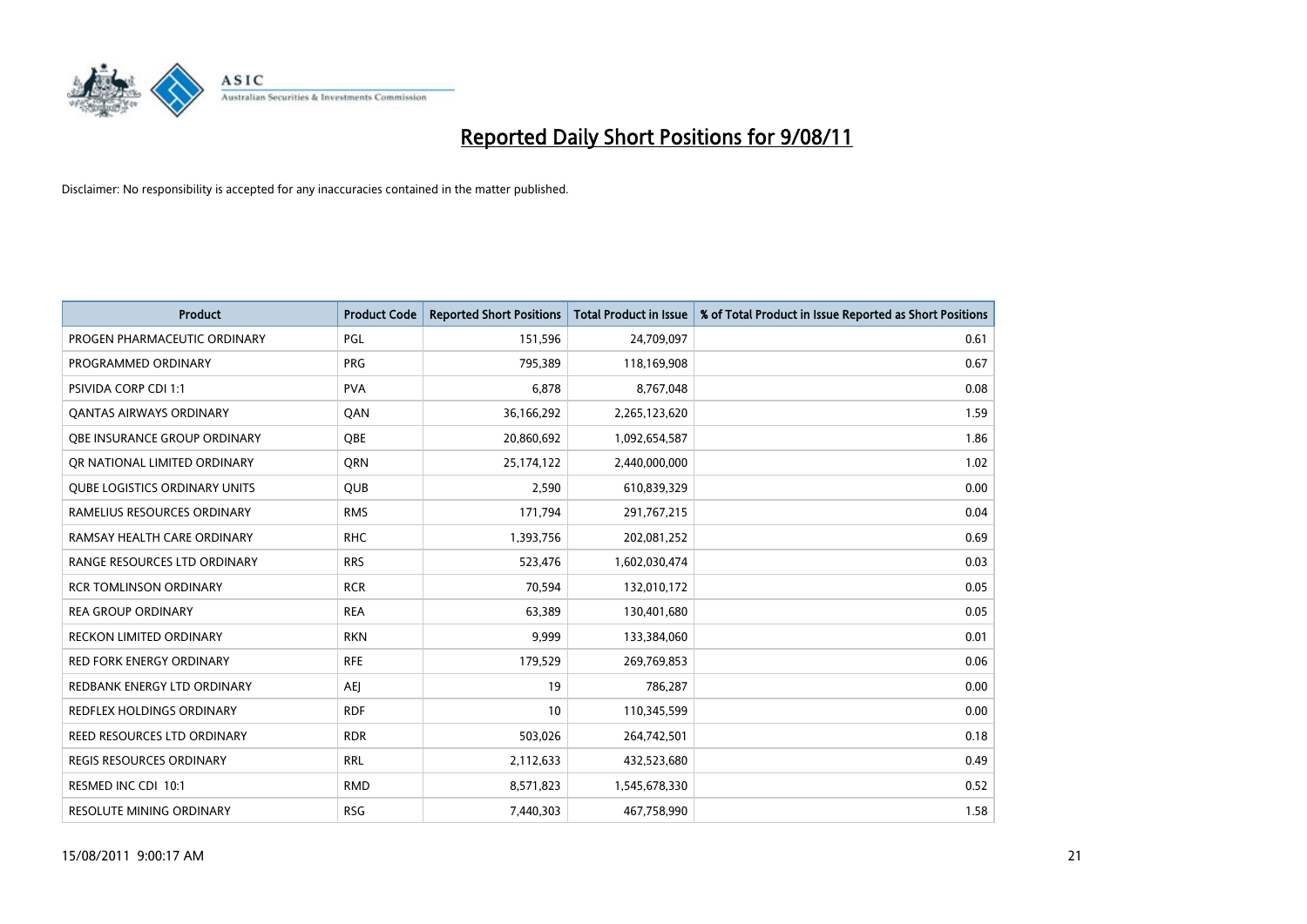

| <b>Product</b>                      | <b>Product Code</b> | <b>Reported Short Positions</b> | Total Product in Issue | % of Total Product in Issue Reported as Short Positions |
|-------------------------------------|---------------------|---------------------------------|------------------------|---------------------------------------------------------|
| <b>RESOURCE GENERATION ORDINARY</b> | <b>RES</b>          | 352,184                         | 262,895,652            | 0.14                                                    |
| REVERSE CORP LIMITED ORDINARY       | <b>REF</b>          | 25,141                          | 92,382,175             | 0.03                                                    |
| REX MINERALS LIMITED ORDINARY       | <b>RXM</b>          | 1,157,546                       | 153,635,519            | 0.74                                                    |
| RHG LIMITED ORDINARY                | <b>RHG</b>          | 457,933                         | 318,092,978            | 0.14                                                    |
| <b>RIALTO ENERGY ORDINARY</b>       | <b>RIA</b>          | 203,242                         | 375,006,264            | 0.05                                                    |
| <b>RIDLEY CORPORATION ORDINARY</b>  | <b>RIC</b>          | 809,655                         | 307,817,071            | 0.26                                                    |
| RIO TINTO LIMITED ORDINARY          | <b>RIO</b>          | 16,947,967                      | 435,758,720            | 3.87                                                    |
| <b>RIVERCITY MOTORWAY STAPLED</b>   | <b>RCY</b>          | 132,000                         | 957,010,115            | 0.01                                                    |
| ROBUST RESOURCES ORDINARY           | <b>ROL</b>          | 1,136,178                       | 84,944,097             | 1.34                                                    |
| ROC OIL COMPANY ORDINARY            | <b>ROC</b>          | 1,200,786                       | 713,254,560            | 0.17                                                    |
| ROYAL WOLF HOLDINGS ORDINARY        | <b>RWH</b>          | 60,000                          | 100,387,052            | 0.06                                                    |
| SAI GLOBAL LIMITED ORDINARY         | SAI                 | 1,104,080                       | 199,570,046            | 0.55                                                    |
| SALMAT LIMITED ORDINARY             | <b>SLM</b>          | 802,501                         | 159,784,049            | 0.50                                                    |
| SANDFIRE RESOURCES ORDINARY         | <b>SFR</b>          | 1,766,001                       | 149,434,969            | 1.17                                                    |
| <b>SANTOS LTD ORDINARY</b>          | <b>STO</b>          | 9,574,593                       | 877,955,815            | 1.07                                                    |
| SARACEN MINERAL ORDINARY            | <b>SAR</b>          | 322,264                         | 492,251,415            | 0.06                                                    |
| SEDGMAN LIMITED ORDINARY            | <b>SDM</b>          | 535,445                         | 209,752,689            | 0.25                                                    |
| SEEK LIMITED ORDINARY               | <b>SEK</b>          | 13,203,418                      | 337,065,707            | 3.91                                                    |
| SELECT HARVESTS ORDINARY            | <b>SHV</b>          | 461,216                         | 56,226,960             | 0.82                                                    |
| SENETAS CORPORATION ORDINARY        | <b>SEN</b>          | 756,999                         | 463,105,195            | 0.16                                                    |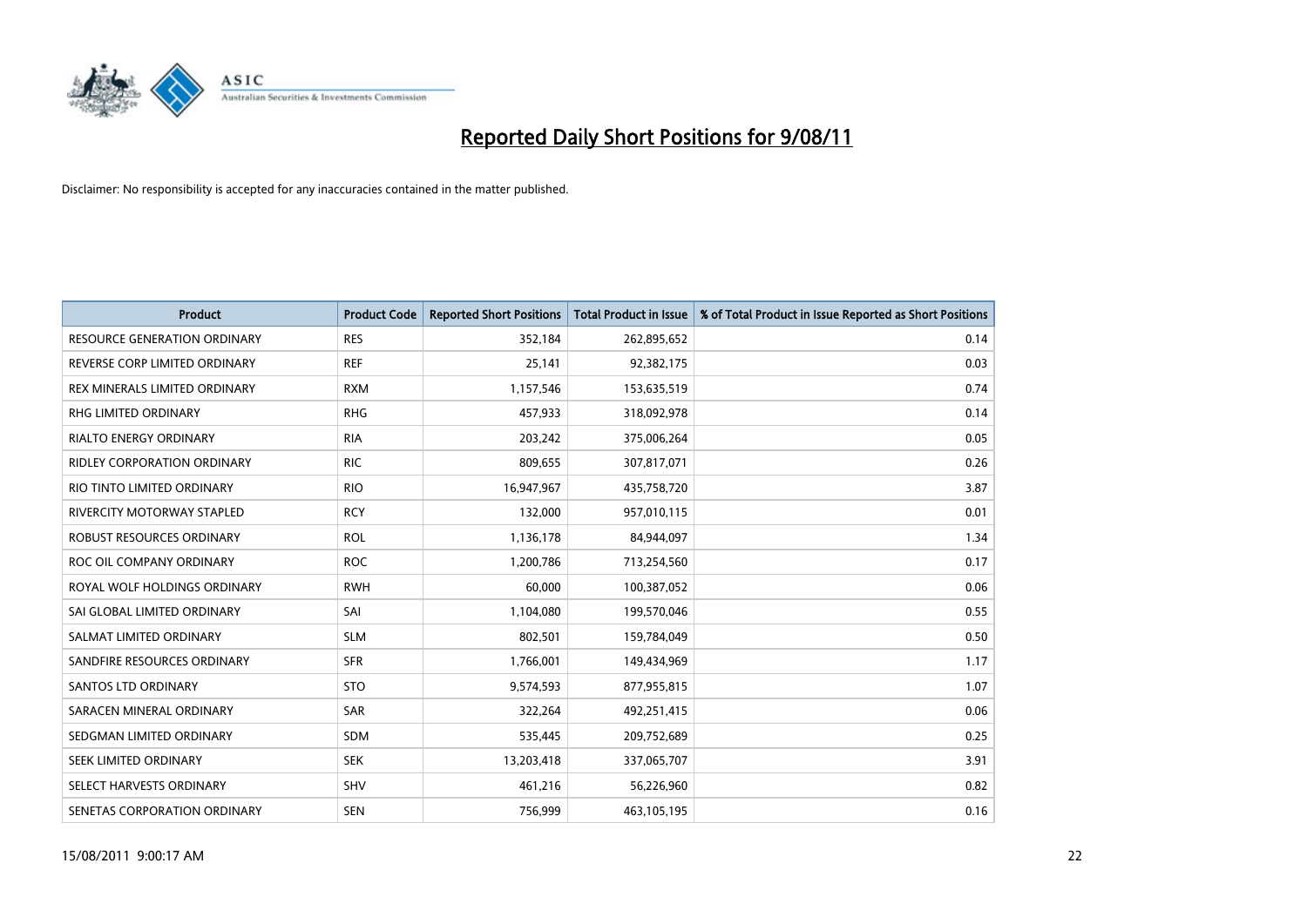

| <b>Product</b>                           | <b>Product Code</b> | <b>Reported Short Positions</b> | <b>Total Product in Issue</b> | % of Total Product in Issue Reported as Short Positions |
|------------------------------------------|---------------------|---------------------------------|-------------------------------|---------------------------------------------------------|
| SERVCORP LIMITED ORDINARY                | SRV                 | 84,587                          | 98,440,807                    | 0.08                                                    |
| SERVICE STREAM ORDINARY                  | <b>SSM</b>          | 881,242                         | 283,418,867                   | 0.31                                                    |
| SEVEN GROUP HOLDINGS ORDINARY            | <b>SVW</b>          | 1,501,605                       | 306,410,281                   | 0.48                                                    |
| SEVEN WEST MEDIA LTD ORDINARY            | <b>SWM</b>          | 4,144,678                       | 610,327,899                   | 0.67                                                    |
| SIGMA PHARMACEUTICAL ORDINARY            | SIP                 | 15,556,079                      | 1,178,626,572                 | 1.31                                                    |
| SILEX SYSTEMS ORDINARY                   | <b>SLX</b>          | 333,974                         | 170,133,997                   | 0.19                                                    |
| SILVER LAKE RESOURCE ORDINARY            | <b>SLR</b>          | 230,486                         | 178,882,838                   | 0.12                                                    |
| SIMS METAL MGMT LTD ORDINARY             | <b>SGM</b>          | 2,808,398                       | 205,408,830                   | 1.34                                                    |
| SINGAPORE TELECOMM. CHESS DEPOSITARY INT | SGT                 | 4,263,938                       | 185,441,814                   | 2.30                                                    |
| SIRIUS RESOURCES NL ORDINARY             | <b>SIR</b>          | 82,500                          | 137,134,586                   | 0.06                                                    |
| SKILLED GROUP LTD ORDINARY               | <b>SKE</b>          | 42,703                          | 233,089,776                   | 0.01                                                    |
| SKY CITY ENTERTAIN, ORDINARY             | <b>SKC</b>          | 10,000                          | 576,958,340                   | 0.00                                                    |
| <b>SKY NETWORK ORDINARY</b>              | <b>SKT</b>          | 10,000                          | 389,139,785                   | 0.00                                                    |
| SMS MANAGEMENT, ORDINARY                 | <b>SMX</b>          | 202,820                         | 68,290,180                    | 0.30                                                    |
| SONIC HEALTHCARE ORDINARY                | <b>SHL</b>          | 6,056,028                       | 388,429,875                   | 1.53                                                    |
| SOUL PATTINSON (W.H) ORDINARY            | SOL                 | 22,967                          | 238,640,580                   | 0.01                                                    |
| SOUTH BOULDER MINES ORDINARY             | <b>STB</b>          | 5,000                           | 87,115,688                    | 0.01                                                    |
| SP AUSNET STAPLED SECURITIES             | <b>SPN</b>          | 4,753,430                       | 2,850,932,204                 | 0.16                                                    |
| SPARK INFRASTRUCTURE STAPLED NOTE & UNIT | SKI                 | 15,398,812                      | 1,326,734,264                 | 1.16                                                    |
| SPDR 200 FUND ETF UNITS                  | <b>STW</b>          | 8                               | 52,178,556                    | 0.00                                                    |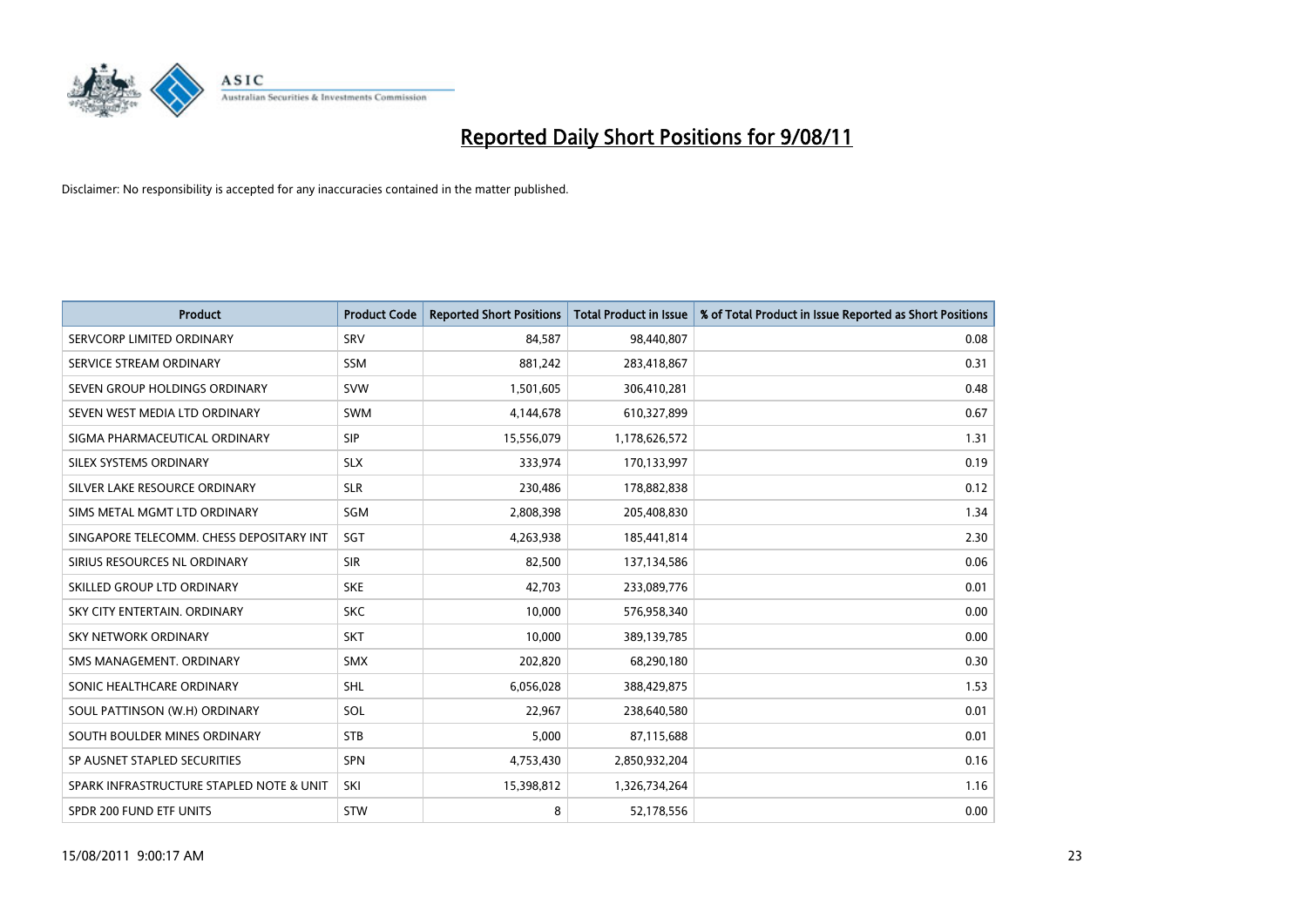

| <b>Product</b>                    | <b>Product Code</b> | <b>Reported Short Positions</b> | <b>Total Product in Issue</b> | % of Total Product in Issue Reported as Short Positions |
|-----------------------------------|---------------------|---------------------------------|-------------------------------|---------------------------------------------------------|
| <b>SPDR 50 FUND ETF UNITS</b>     | <b>SFY</b>          | 16,017                          | 6,294,919                     | 0.25                                                    |
| SPECIALTY FASHION ORDINARY        | <b>SFH</b>          | 760,042                         | 191,786,121                   | 0.39                                                    |
| SPOTLESS GROUP LTD ORDINARY       | <b>SPT</b>          | 1,690,449                       | 262,766,725                   | 0.64                                                    |
| ST BARBARA LIMITED ORDINARY       | <b>SBM</b>          | 6,802,499                       | 325,615,389                   | 2.07                                                    |
| STAGING CONNECTIONS ORDINARY      | <b>STG</b>          | 2,917,189                       | 78,317,726                    | 3.72                                                    |
| STANMORE COAL LTD ORDINARY        | <b>SMR</b>          | 77,840                          | 88,295,738                    | 0.09                                                    |
| STARPHARMA HOLDINGS ORDINARY      | <b>SPL</b>          | 546,511                         | 247,796,578                   | 0.22                                                    |
| STH AMERICAN COR LTD ORDINARY     | SAY                 | 9,200                           | 245,846,493                   | 0.00                                                    |
| STH CRS ELECT ENGNR ORDINARY      | <b>SXE</b>          | 2,910                           | 160,736,826                   | 0.00                                                    |
| STHN CROSS MEDIA ORDINARY         | SXL                 | 2,704,432                       | 705,712,186                   | 0.38                                                    |
| STOCKLAND UNITS/ORD STAPLED       | <b>SGP</b>          | 11,860,394                      | 2,383,036,717                 | 0.49                                                    |
| STRAITS RES LTD. ORDINARY         | <b>SRO</b>          | 7,723,855                       | 324,796,141                   | 2.37                                                    |
| STW COMMUNICATIONS ORDINARY       | SGN                 | 287,067                         | 364,310,964                   | 0.07                                                    |
| <b>SUNCORP GROUP LTD ORDINARY</b> | <b>SUN</b>          | 8,358,137                       | 1,286,600,980                 | 0.64                                                    |
| SUNDANCE ENERGY ORDINARY          | <b>SEA</b>          | 55,000                          | 276,709,585                   | 0.02                                                    |
| SUNDANCE RESOURCES ORDINARY       | SDL                 | 17,128,639                      | 2,872,514,669                 | 0.58                                                    |
| SUNLAND GROUP LTD ORDINARY        | <b>SDG</b>          | 35,730                          | 224,881,794                   | 0.02                                                    |
| SUPER RET REP LTD ORDINARY        | <b>SUL</b>          | 213,963                         | 130,178,739                   | 0.16                                                    |
| <b>SWICK MINING ORDINARY</b>      | <b>SWK</b>          | 131,061                         | 236,724,970                   | 0.05                                                    |
| SYMEX HOLDINGS ORDINARY           | SYM                 | 6,633                           | 189,166,670                   | 0.00                                                    |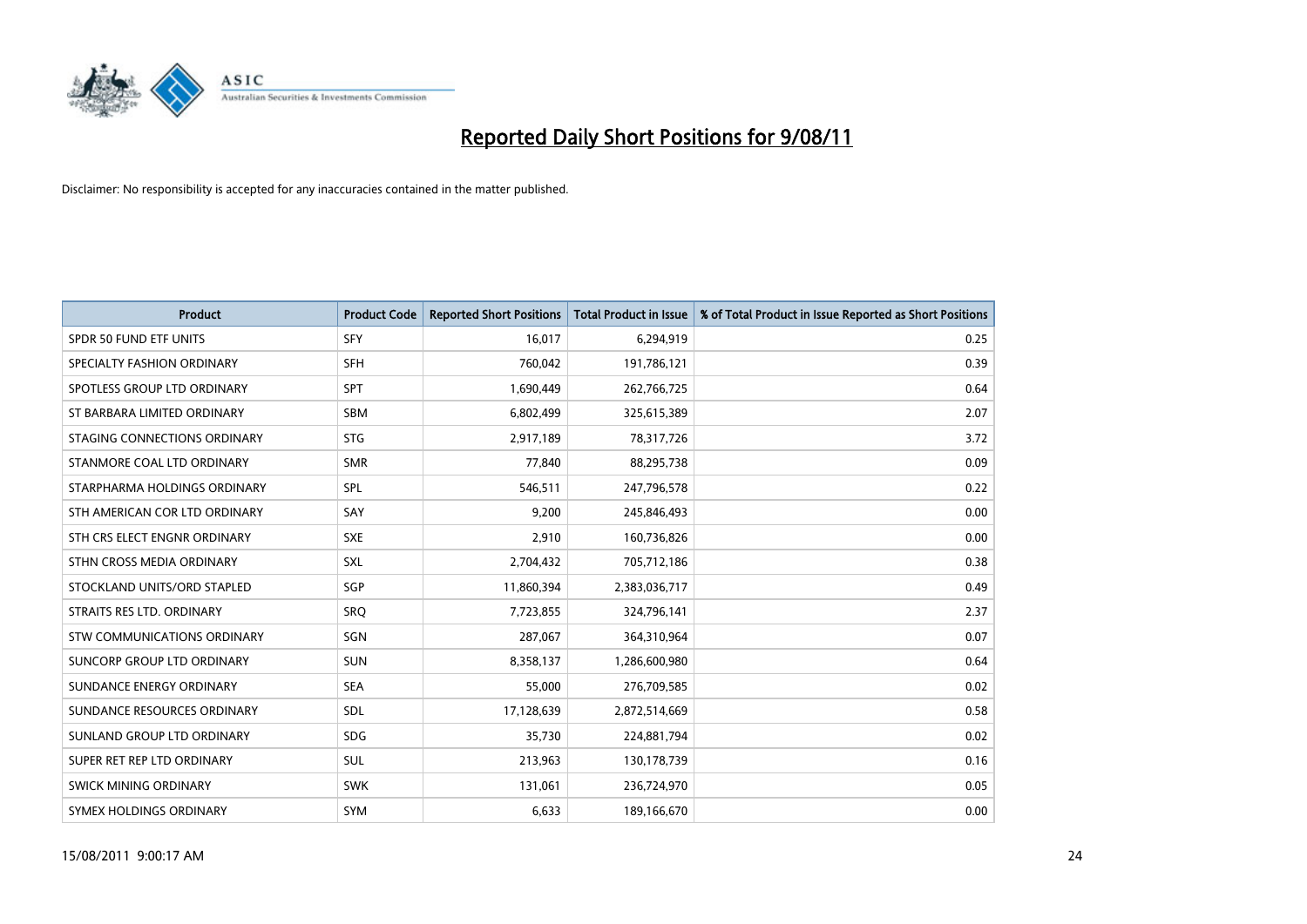

| <b>Product</b>                       | <b>Product Code</b> | <b>Reported Short Positions</b> | <b>Total Product in Issue</b> | % of Total Product in Issue Reported as Short Positions |
|--------------------------------------|---------------------|---------------------------------|-------------------------------|---------------------------------------------------------|
| <b>TABCORP HOLDINGS LTD ORDINARY</b> | <b>TAH</b>          | 7,997,775                       | 688,019,737                   | 1.17                                                    |
| TALENT2 INTERNATION ORDINARY         | <b>TWO</b>          | 100,525                         | 144,845,915                   | 0.07                                                    |
| TANAMI GOLD NL ORDINARY              | <b>TAM</b>          | 196,914                         | 260,997,677                   | 0.08                                                    |
| TAP OIL LIMITED ORDINARY             | <b>TAP</b>          | 543,624                         | 240,967,311                   | 0.22                                                    |
| TASSAL GROUP LIMITED ORDINARY        | <b>TGR</b>          | 85,569                          | 146,304,404                   | 0.05                                                    |
| <b>TATTS GROUP LTD ORDINARY</b>      | <b>TTS</b>          | 12,520,777                      | 1,318,683,208                 | 0.95                                                    |
| <b>TECHNOLOGY ONE ORDINARY</b>       | <b>TNE</b>          | 2,380                           | 303,269,455                   | 0.00                                                    |
| TELECOM CORPORATION ORDINARY         | <b>TEL</b>          | 25,315,133                      | 1,924,707,065                 | 1.31                                                    |
| TELSTRA CORPORATION. ORDINARY        | <b>TLS</b>          | 35,653,506                      | 12,443,074,357                | 0.29                                                    |
| TEN NETWORK HOLDINGS ORDINARY        | <b>TEN</b>          | 39,928,222                      | 1,045,236,720                 | 3.81                                                    |
| TERANGA GOLD CORP CDI 1:1            | <b>TGZ</b>          | 272,468                         | 153,488,354                   | 0.16                                                    |
| TEXON PETROLEUM LTD ORDINARY         | <b>TXN</b>          | 105,902                         | 242,539,848                   | 0.04                                                    |
| TFS CORPORATION LTD ORDINARY         | <b>TFC</b>          | 132,589                         | 276,453,042                   | 0.05                                                    |
| THE REJECT SHOP ORDINARY             | <b>TRS</b>          | 687,344                         | 26,071,170                    | 2.63                                                    |
| THOR MINING PLC CHESS DEPOSITARY 1:1 | <b>THR</b>          | 2,307                           | 222,489,120                   | 0.00                                                    |
| THORN GROUP LIMITED ORDINARY         | <b>TGA</b>          | 35,994                          | 146,091,970                   | 0.02                                                    |
| <b>TIGER RESOURCES ORDINARY</b>      | <b>TGS</b>          | 22,916                          | 671,110,549                   | 0.00                                                    |
| TIMBERCORP LIMITED ORDINARY          | <b>TIM</b>          | 90,074                          | 352,071,429                   | 0.02                                                    |
| <b>TISHMAN SPEYER UNITS</b>          | <b>TSO</b>          | 49,427                          | 338,440,904                   | 0.01                                                    |
| TNG LIMITED ORDINARY                 | <b>TNG</b>          | 4,321                           | 284,803,062                   | 0.00                                                    |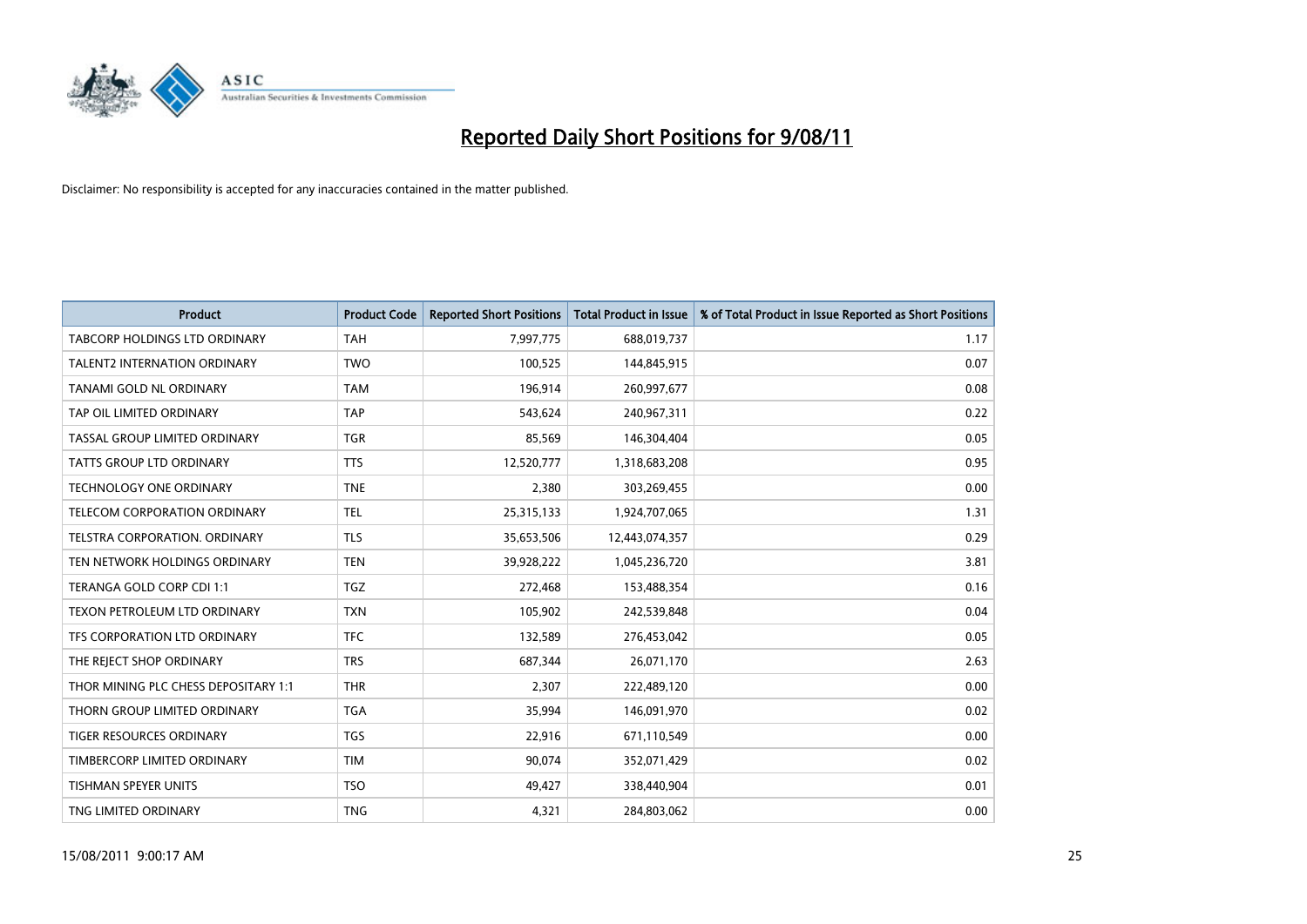

| <b>Product</b>                            | <b>Product Code</b> | <b>Reported Short Positions</b> | <b>Total Product in Issue</b> | % of Total Product in Issue Reported as Short Positions |
|-------------------------------------------|---------------------|---------------------------------|-------------------------------|---------------------------------------------------------|
| TOLL HOLDINGS LTD ORDINARY                | <b>TOL</b>          | 24,543,965                      | 710,128,531                   | 3.40                                                    |
| TORO ENERGY LIMITED ORDINARY              | <b>TOE</b>          | 35,404                          | 965,436,676                   | 0.00                                                    |
| <b>TOWER LIMITED ORDINARY</b>             | <b>TWR</b>          | 789,519                         | 265,176,580                   | 0.30                                                    |
| TOX FREE SOLUTIONS ORDINARY               | <b>TOX</b>          | 21,794                          | 96,503,382                    | 0.02                                                    |
| TPG TELECOM LIMITED ORDINARY              | <b>TPM</b>          | 6,839,600                       | 783,481,644                   | 0.87                                                    |
| <b>TRANSFIELD SERVICES ORDINARY</b>       | <b>TSE</b>          | 6,835,308                       | 549,715,957                   | 1.24                                                    |
| TRANSPACIFIC INDUST, ORDINARY             | <b>TPI</b>          | 13,301,953                      | 960,638,735                   | 1.37                                                    |
| TRANSURBAN GROUP TRIPLE STAPLED SEC.      | <b>TCL</b>          | 6,666,944                       | 1,443,543,731                 | 0.44                                                    |
| TREASURY WINE ESTATE ORDINARY             | <b>TWE</b>          | 20,870,023                      | 647,227,144                   | 3.20                                                    |
| TRINITY GROUP STAPLED SECURITIES          | <b>TCO</b>          | 3,419                           | 203,405,927                   | 0.00                                                    |
| TROY RESOURCES NL ORDINARY                | <b>TRY</b>          | 171,361                         | 87,996,823                    | 0.18                                                    |
| UGL LIMITED ORDINARY                      | <b>UGL</b>          | 5,503,572                       | 166,047,171                   | 3.32                                                    |
| UNILIFE CORPORATION CDI 6:1               | <b>UNS</b>          | 145,173                         | 271,430,663                   | 0.05                                                    |
| UXC LIMITED ORDINARY                      | <b>UXC</b>          | 9,952                           | 305,789,718                   | 0.00                                                    |
| VALAD PROPERTY GROUP STAPLED US PROHIBIT. | <b>VPG</b>          | 4,056,834                       | 115,108,116                   | 3.53                                                    |
| <b>VDM GROUP LIMITED ORDINARY</b>         | <b>VMG</b>          | 11,116                          | 193,127,749                   | 0.01                                                    |
| <b>VENTURE MINERALS ORDINARY</b>          | <b>VMS</b>          | 261,522                         | 221,093,592                   | 0.11                                                    |
| VILLAGE ROADSHOW LTD ORDINARY             | <b>VRL</b>          | 105,273                         | 151,458,556                   | 0.07                                                    |
| <b>VIRGIN BLUE HOLDINGS ORDINARY</b>      | <b>VBA</b>          | 24,538,976                      | 2,210,197,600                 | 1.10                                                    |
| VISION GROUP HLDGS ORDINARY               | <b>VGH</b>          | 78,000                          | 74,520,926                    | 0.10                                                    |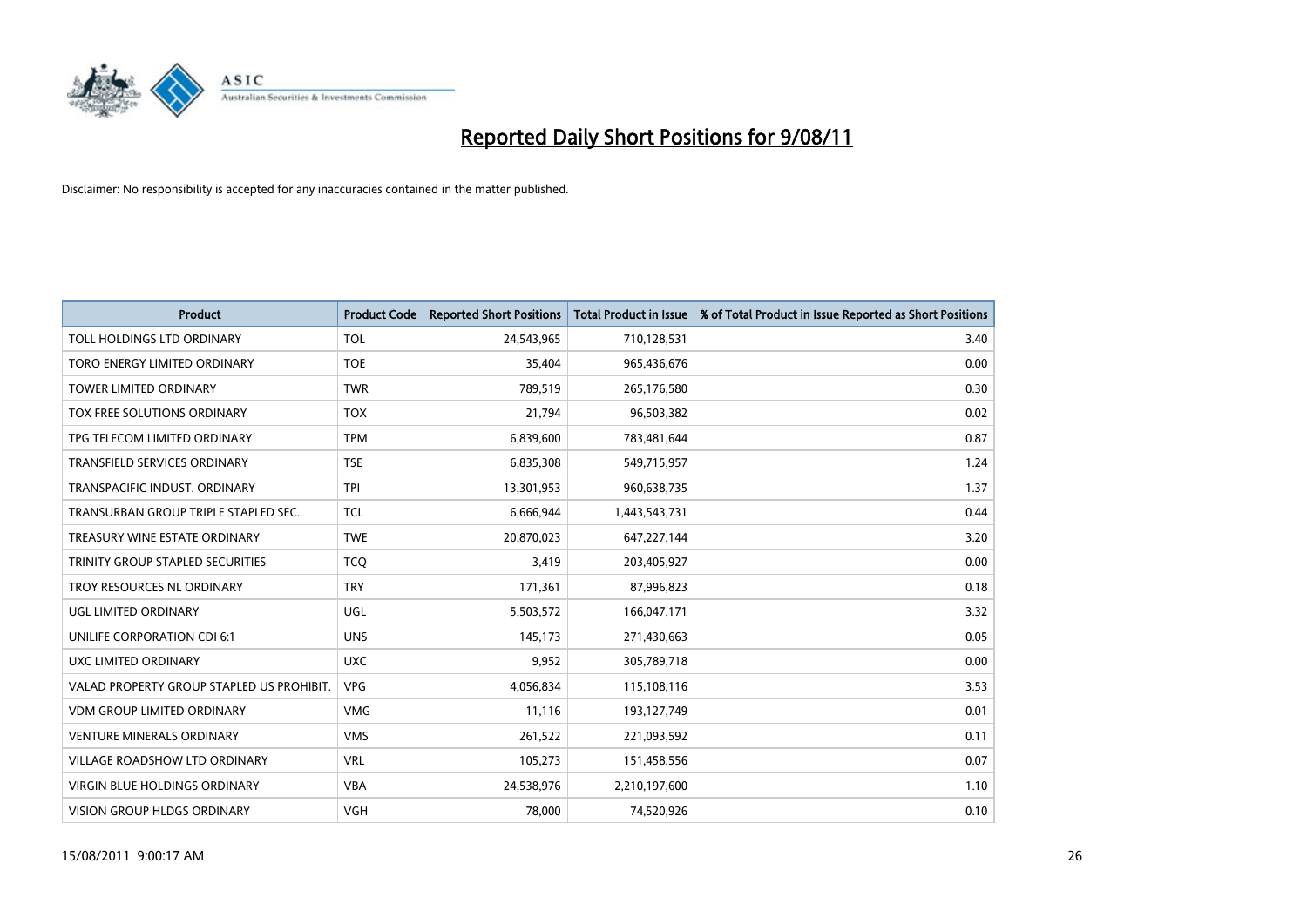

| <b>Product</b>                         | <b>Product Code</b> | <b>Reported Short Positions</b> | Total Product in Issue | % of Total Product in Issue Reported as Short Positions |
|----------------------------------------|---------------------|---------------------------------|------------------------|---------------------------------------------------------|
| <b>VITA GROUP LTD ORDINARY</b>         | <b>VTG</b>          | 127,790                         | 142,499,800            | 0.09                                                    |
| VITERRA INC CDI 1:1                    | <b>VTA</b>          | 3,828                           | 68,629,939             | 0.01                                                    |
| VNGD AUS HIGH YIELD ETF UNITS          | <b>VHY</b>          | 4,200                           | 180,001                | 2.33                                                    |
| <b>WAREHOUSE GROUP ORDINARY</b>        | <b>WHS</b>          | 13                              | 311,195,868            | 0.00                                                    |
| <b>WATPAC LIMITED ORDINARY</b>         | <b>WTP</b>          | 56.887                          | 183,341,382            | 0.03                                                    |
| <b>WDS LIMITED ORDINARY</b>            | <b>WDS</b>          | 701                             | 144,055,662            | 0.00                                                    |
| WEBIET LIMITED ORDINARY                | <b>WEB</b>          | 386,875                         | 74,670,399             | 0.51                                                    |
| <b>WESFARMERS LIMITED ORDINARY</b>     | <b>WES</b>          | 18,018,222                      | 1,005,776,280          | 1.78                                                    |
| WESFARMERS LIMITED PARTIALLY PROTECTED | <b>WESN</b>         | 198,658                         | 151,295,882            | 0.12                                                    |
| WEST WITS MINING LTD ORDINARY          | <b>WWI</b>          | 800,000                         | 254,706,591            | 0.31                                                    |
| <b>WESTERN AREAS NL ORDINARY</b>       | <b>WSA</b>          | 8,960,436                       | 179,735,899            | 4.99                                                    |
| WESTERN DESERT RES. ORDINARY           | <b>WDR</b>          | 948                             | 206,935,914            | 0.00                                                    |
| WESTFIELD GROUP ORD/UNIT STAPLED SEC   | <b>WDC</b>          | 10,741,622                      | 2,308,988,539          | 0.46                                                    |
| WESTFIELD RETAIL TST UNIT STAPLED      | <b>WRT</b>          | 32,027,130                      | 3,054,166,195          | 1.02                                                    |
| <b>WESTPAC BANKING CORP ORDINARY</b>   | <b>WBC</b>          | 50,361,114                      | 3,030,152,312          | 1.65                                                    |
| WHITE ENERGY COMPANY ORDINARY          | <b>WEC</b>          | 9,939,743                       | 316,104,241            | 3.14                                                    |
| <b>WHITEHAVEN COAL ORDINARY</b>        | <b>WHC</b>          | 3,852,543                       | 494,468,415            | 0.77                                                    |
| WHK GROUP LIMITED ORDINARY             | <b>WHG</b>          | 89,366                          | 265,142,652            | 0.03                                                    |
| <b>WILDHORSE ENERGY ORDINARY</b>       | <b>WHE</b>          | 26,413                          | 250,928,627            | 0.01                                                    |
| WINDIMURRA VANADIUM ORDINARY           | <b>WVL</b>          | 163,685                         | 154,278,674            | 0.11                                                    |